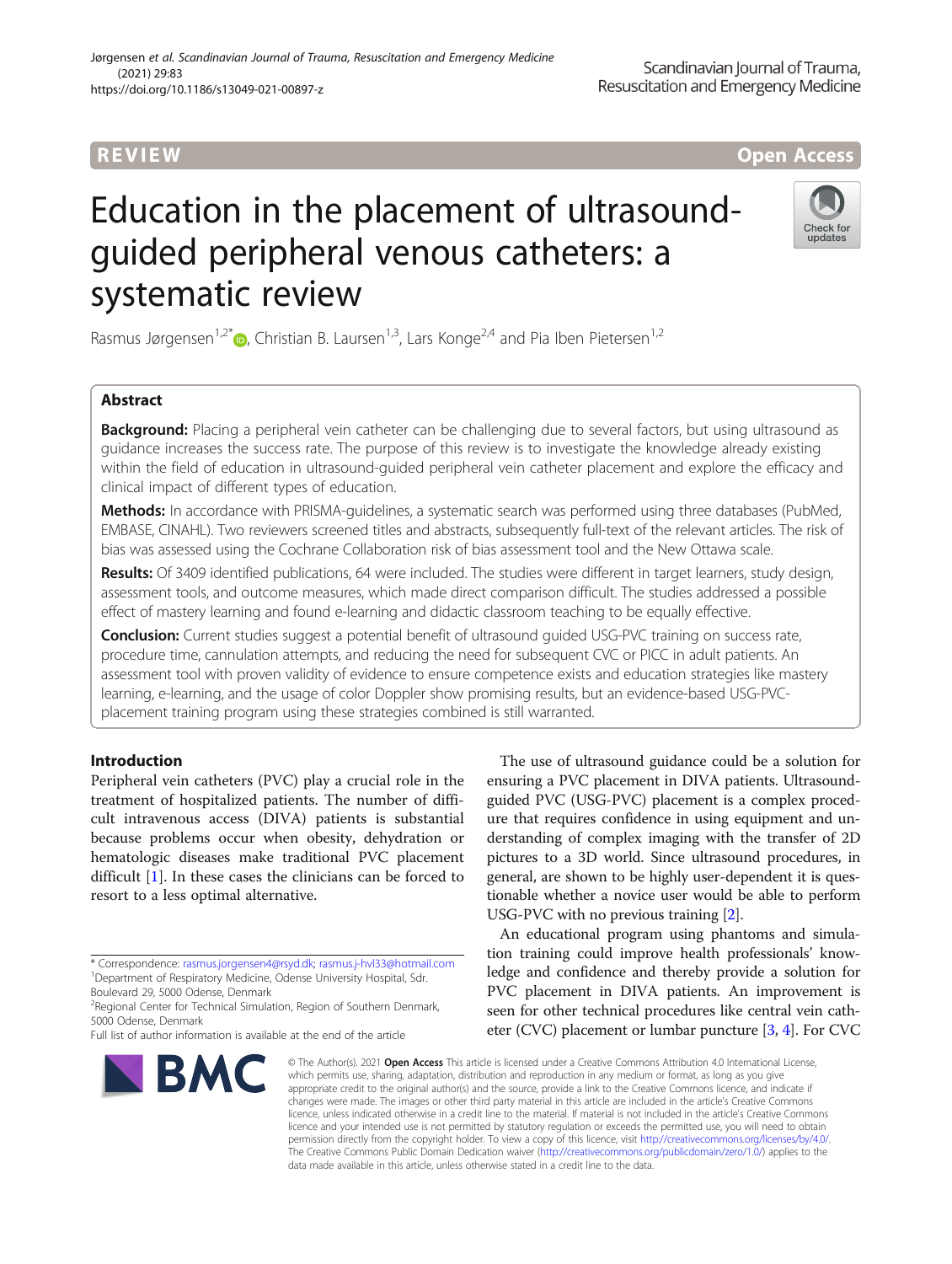a meta-analyse showed that trainees going through a simulation program had significant lager proportion of successfully placed CVC [\[5](#page-10-0)]. It is not clear which type of training is better for USG-PVC, and what clinical impact implementation of an educational program will have. A systematic review might be able to clarify this, as seen in the cases of educational programs for other procedures [[6](#page-10-0), [7\]](#page-10-0). To our knowledge, no systematic review providing an overview of the already existing research on USG-PVC training has been carried out.

Therefore, we have conducted this systematic review with the aim to 1) investigate the already existing knowledge within the field, 2) explore which type of education seems to be the most effective, and 3) assess the potential clinical impact of an education program.

#### Material and method

This systematic review was performed in accordance with the Preferred Reporting Items for Systematic Reviews and Meta-Analyses (PRISMA) [\[8](#page-10-0)].

#### Search and study selection

In collaboration with a research librarian, a systematic literature search of three databases (CINAHL, PubMed, EMBASE) was conducted using relevant search terms related to USG-PVC placement. Full search strategies can be found in Additional file [1.](#page-9-0) The first search was conducted on December 10, 2017, and a final search was conducted on February 13, 2021, to ensure the results being up to date. Two authors (RJ, PIP) independently screened all articles for eligibility based on titles and abstracts. Relevant studies were then reviewed independently as full-text for final inclusion. A third investigator (CBL) resolved any inclusion disagreements. Finally, a hand search through the reference lists of included articles was conducted and expert recommendations were screened for inclusion as well.

#### Eligibility criteria

Original research articles were included if both of the following were present:

- Assessment of educational process or simulation training in context of USG-PVC placement
- Scandinavian, English, or German language

#### Exclusion criteria

Articles were excluded if one or more of the following were present

 Conference abstracts, explanatory articles, teaching books and expert opinions

 Articles not involving USG-PVC placement and only involving CVC or peripherally inserted central catheter (PICC)

No restrictions were made for either patient population, or the type of health personnel performing the USG-PVC procedure.

#### Data extraction

The following data were extracted from each article: Study type, characteristics of the study population, characteristics of the patient population, educational program, technique of USG-PVC placement, and results.

#### Risk of bias assessment

A modified risk of bias evaluation based on the criteria of the Cochrane Collaboration risk of bias assessment tool was performed on all included studies [[9](#page-10-0)]. Nonrandomized studies were assessed using the Newcastle-Ottawa Scale bias tool [[10\]](#page-10-0).

#### Data synthesis

Due to the wide aim of the research question and a significant heterogeneity in study designs, a meta-analysis could not be performed and a descriptive synthesis and approach was therefore applied.

#### Results

The initial search performed on December 10th, 2017, generated a total of 2207 publications, and the additional search on February 13th, 2021, added to a total number of 3352. Additional 57 articles were full-text screened after being identified through hand search of reference lists. Of the total of 3409 articles 170 were full-text screened. The full text screening resulted in a total of 64 included articles. Study flow of article identification and selection is shown in Fig. [1](#page-2-0).

Sixty-one studies included an educational program, two were Delphi studies, and one was a prospective validity study of an assessment tool.

#### Assessment of need

No needs-assessment studies were found, but a few studies evaluated participants' impression of skills and the self-defined benefits from participation after completing the education [[11](#page-10-0)–[15](#page-10-0)]. Participants found the education program helpful and felt able to place PVC in patients where it would otherwise not have been possible before education. The participants estimated a need for USG-PVC to be approximately six to seven patient cases every week. They felt an overall improvement of personal skills and considered it possible to acquire the necessary skills for ultrasound guided PVC placement through the utilized educational program [\[12,](#page-10-0) [14,](#page-10-0) [15\]](#page-10-0).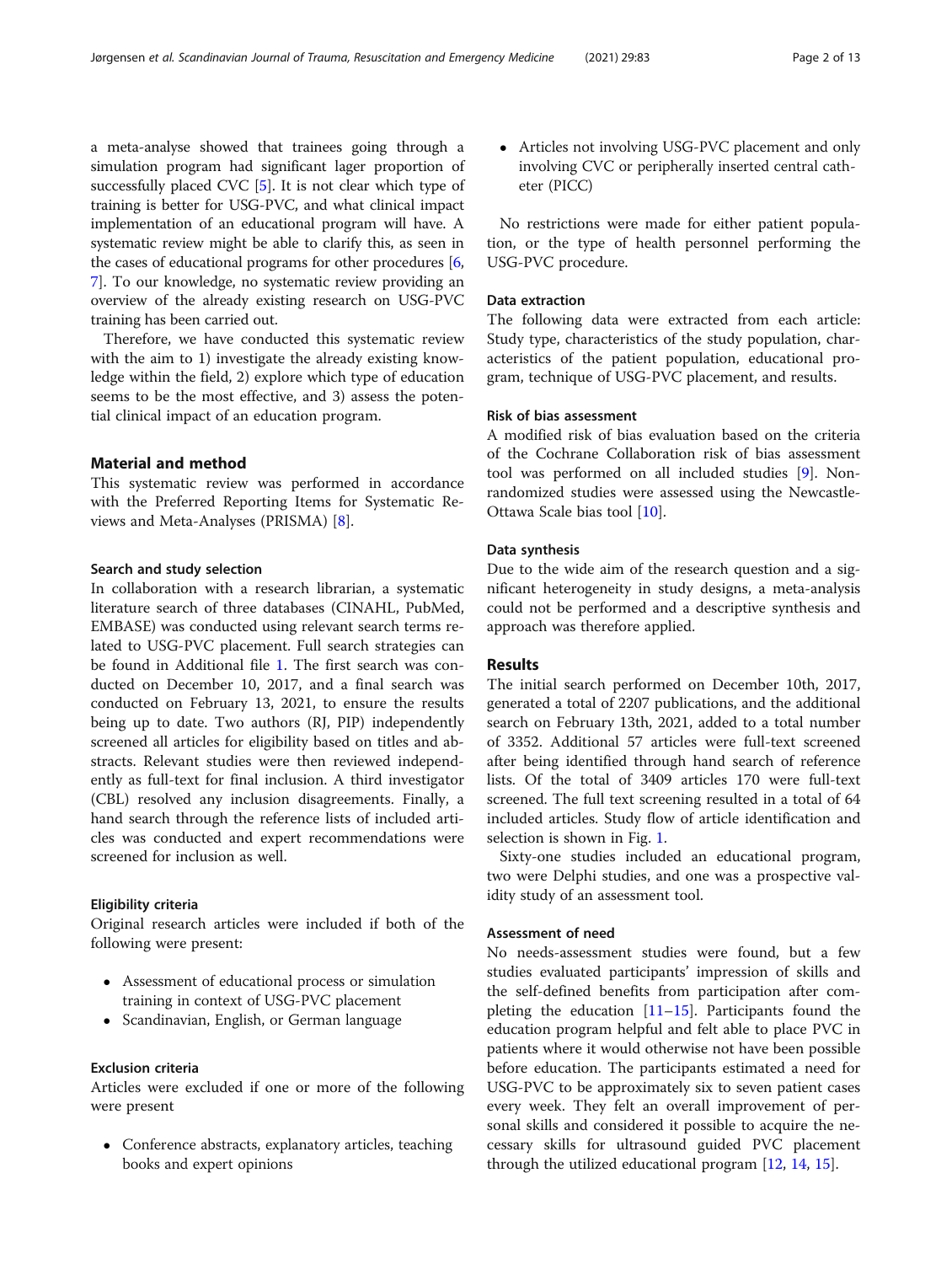<span id="page-2-0"></span>

#### Curriculum

In most of the included studies the curriculum was poorly described but generally included; ultrasound physics, knobology, probe selection, ultrasonic vascular and nerve recognition, preparation for USG-PVC placement, and complications (Additional file [3](#page-9-0)).

#### Educational methods and technique

In six studies the USG-PVC education was a part of a general ultrasound curriculum [\[16](#page-10-0)–[21](#page-10-0)]. These educational programs included other ultrasound examinations like echocardiography and focused lung ultrasound among other techniques. The lengths of these general educational programs were between 15 to 20 h or a full rotation at an emergency ultrasound department. Five studies included scheduled follow-up with either more than 100 scans ( $n =$ 3) or at least 2 weeks of emergency medicine rotation to ensure competency ( $n = 5$ ) [\[16,](#page-10-0) [18](#page-10-0)–[21\]](#page-10-0).

In studies only training the USG-PVC, the training comprised of a combination of didactic and hands-on sessions, including education on live models for normal vascular anatomy and cannulation on phantoms (Additional file [3](#page-9-0)). Fourteen educational programs included video material of the procedure  $[12-14, 22-32]$  $[12-14, 22-32]$  $[12-14, 22-32]$  $[12-14, 22-32]$  $[12-14, 22-32]$  $[12-14, 22-32]$  $[12-14, 22-32]$  $[12-14, 22-32]$  and five included live demonstrations of the procedure [\[22,](#page-10-0) [23](#page-10-0), [29,](#page-10-0) [33](#page-11-0), [34](#page-11-0)]. Inter-study duration variations in the training sessions were seen from the shortest of 5 min to the longest of 9 h [\[35](#page-11-0), [36](#page-11-0)]. In general, the duration of the training was between two to 4 h (Additional file [3](#page-9-0)).

Three studies were based on the mastery learning approach and two other studies used a similar approach [[15,](#page-10-0) [28](#page-10-0)–[31\]](#page-10-0). It took the participants less than 1 h of training before meeting the requirement for passing in two studies [\[29](#page-10-0), [31\]](#page-10-0). A fixed curriculum time limit was used in two of the five studies, and in these two studies participants failing the first assessment attempt only required additional 15–60 min of training to pass in a second attempt [[28,](#page-10-0) [30\]](#page-10-0). One study showed that extra training after meeting mastery criteria did not improve the participants' performance [\[31](#page-10-0)].

E-learning, test-enhanced learning, and the composition of phantoms for training were evaluated [\[37](#page-11-0)–[39](#page-11-0)]. None of these were found to have a positive or negative effect on learning competencies. Teaching participants to use colour Doppler for what is called "twinkle artifact" showed an improvement compared with only using cross-section view [\[40\]](#page-11-0). Two studies found a relatively steep learning curve after initial training, and that after four to nine real world attempts a nurse's probability of success was over 70% on average [[41,](#page-11-0) [42\]](#page-11-0). Likewise, results were seen in paediatric patients with a success rate of 67% after ten supervised attempts, and an increase after ten additional unsupervised attempts to 83% [\[27\]](#page-10-0). After ten successful attempts Ault et al. showed that the participants' learning curve flattened [\[43\]](#page-11-0).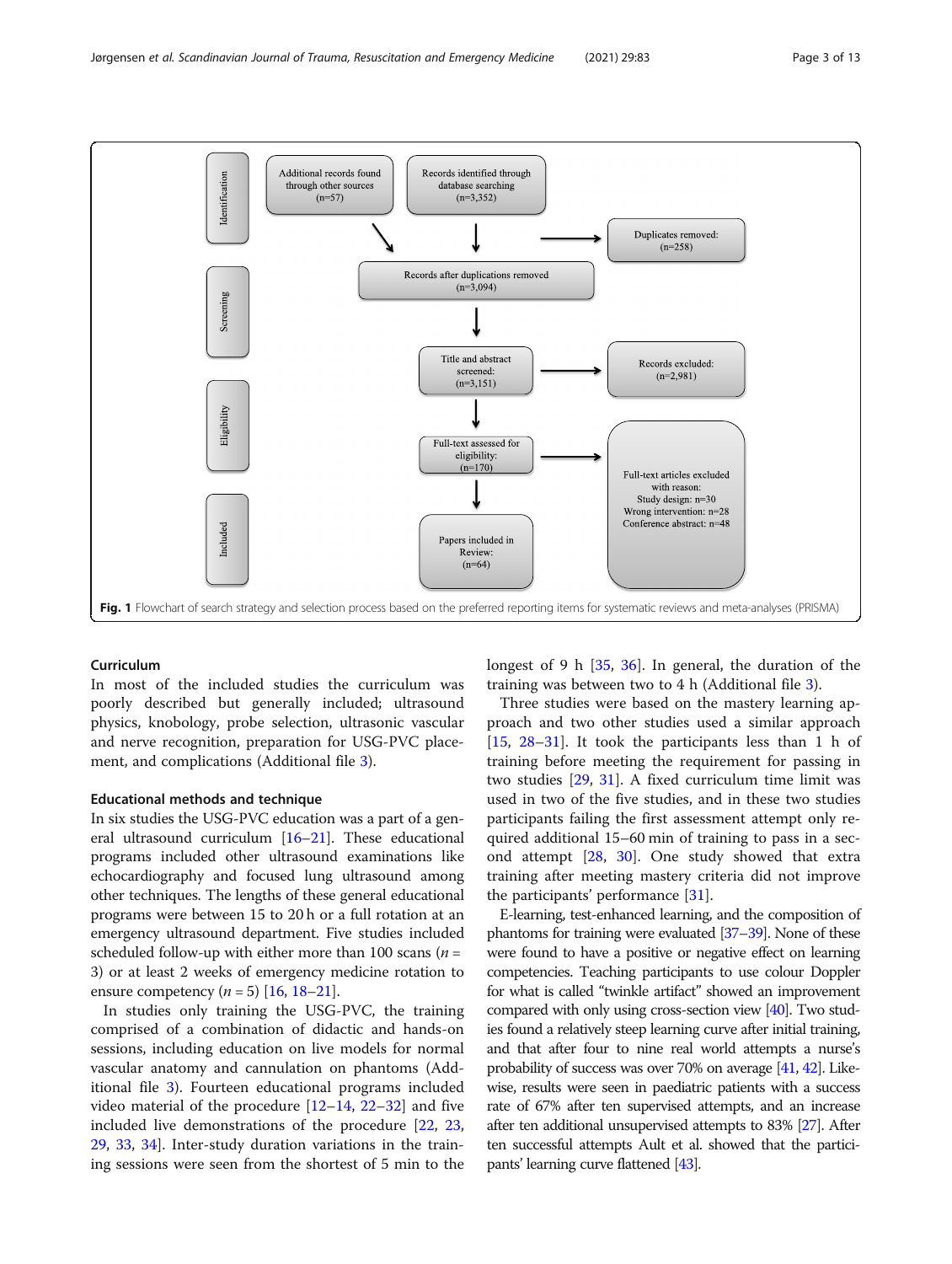#### Participants and training objects

The participants in the included studies varied from doctors/physicians  $(n = 12)$ , nurses  $(n = 24)$ , emergency department technicians (ED-technicians)  $(n = 3)$ , nurse students  $(n = 2)$ , medical students  $(n = 7)$  and in one study it was unclear. Additional 13 studies included more than one of the groups mentioned above. In-depth information about education participants can be found in Additional file [3.](#page-9-0)

USG-PVC methods and education were evaluated through different parameters like success rate, time, attempts, and participant rating mainly through Likertscales. Sixty-one studies assessed the learners using mainly, two objects; either phantoms  $(n = 17)$  or living subjects ( $n = 38$ ). The remaining studies did not use any evaluation objects and only evaluated through participant feedback  $(n = 6)$ . The living subjects could be patients ( $n = 36$ ) and some of the studies specified the type of patient. Adult patients were used in 20 studies, whereas children were used in five studies. Fifteen studies included only patients specified as DIVA patients. In other studies, the living subjects were healthy persons  $(n = 2)$ . The phantoms used in studies were commercially available  $(n = 10)$  [\[13](#page-10-0), [23,](#page-10-0) [34](#page-11-0), [35,](#page-11-0) [38](#page-11-0), [40,](#page-11-0) [44](#page-11-0)–[47](#page-11-0)], homemade  $(n = 5)$  [[26,](#page-10-0) [37,](#page-11-0) [39](#page-11-0), [48](#page-11-0), [49\]](#page-11-0), or a mixture of both types of phantoms [\[50\]](#page-11-0). One study did not specify the type of phantom they used [[51\]](#page-11-0). In-depth information about test subject and phantom distribution can be found in Additional file [3.](#page-9-0)

#### Assessment of competence

Assessing the competence of participants through assessment tools was done in seven studies [[22,](#page-10-0) [28](#page-10-0), [30](#page-10-0), [31](#page-10-0), [47,](#page-11-0) [52,](#page-11-0) [53](#page-11-0)]. In all seven studies the used assessment tool was a checklist. Good et al. evaluate if it is meaningful to use motion analysis as a tool for assessing competency for USG-PVC placement [[47\]](#page-11-0). They did this by comparing a group of nurses' motion analysis before and after USG-PIV education and comparing their improvement to the result of experts' motion analyses. Good et al. found that 17 out of 21 nurses obtained expert proficiency in at least one of six motion-analysis metrics after education.

Two competence assessment tools were identified: one as a checklist of competence and one as a rating scale for competencies [\[54,](#page-11-0) [55\]](#page-11-0). Validity evidence was only explored for the rating scale [[56\]](#page-11-0).

#### USG-PVC techniques

Different types of USG-PVC techniques were evaluated in studies carried out on patients, phantoms, or both [[12,](#page-10-0) [13,](#page-10-0) [18,](#page-10-0) [23,](#page-10-0) [25,](#page-10-0) [34,](#page-11-0) [35](#page-11-0), [44](#page-11-0)–[48,](#page-11-0) [57](#page-11-0)–[59\]](#page-11-0). When evaluating the effect of long-axis view or short-axis view, most studies found no difference. Both the long-axis and the short-axis method were found to be better than the oblique method [\[35](#page-11-0)]. The differences between using the dominant or non-dominant hand for probe handling were evaluated in one study, that found the dominant to be superior [[23\]](#page-10-0). Results comparing one versus twoperson techniques were inconclusive  $[13, 58]$  $[13, 58]$  $[13, 58]$  $[13, 58]$  and the implementation of guidance-markers on the screen only showed an effect when used by nurses [[48](#page-11-0)].

Success rate for cannulation, number of attempts or time were the most frequently used variables for evaluating the clinical effects of education and implementation of USG-PVC placement. Likert-scales for pain and participant satisfaction were used as well. The most relevant outcomes are listed in the data-extraction sheet (Additional file [3\)](#page-9-0).

#### Clinical impact

Traditional PVC placement without ultrasound guidance was primarily used as control. In some studies the traditional technique was specified as being anatomically guided. Nine out of ten studies found a significant difference in time, attempts, or cannulation success rate favouring ultrasound guidance compared to conventional methods on patients [[16,](#page-10-0) [19,](#page-10-0) [32](#page-10-0), [52](#page-11-0), [60](#page-11-0)–[64\]](#page-11-0), whereas the remaining one did not find any significant difference [\[65](#page-11-0)]. The effect in these studies was only seen on DIVA patients. A decrease in the need for PICC or CVC was seen in several studies after the implementation of education in ultrasound guidance for PVC placement [[21,](#page-10-0) [29,](#page-10-0) [62](#page-11-0), [66](#page-11-0), [67\]](#page-11-0).

Lastly, two studies compared different healthprofessional groups and found no significant difference in success rate between nurses, physicians, or EDtechnicians [[25](#page-10-0), [68](#page-11-0)].

Only outcomes assessed relevant to the aim of this study are included in this results section. For a full overview of outcomes see the extended data-extraction sheet in Additional file [3.](#page-9-0)

#### Risk of bias

The Cochrane risk-of-bias tool was used to evaluate all studies included and 33 studies were also evaluated through the Newcastle-Ottawa scale, but the heterogeneity of the included studies made the risk of bias hard to address and compare. The risk-of-bias assessments are shown in Tables [1](#page-4-0) and [2.](#page-6-0)

The Newcastle-Ottawa scale risk assessment is based on three different areas; selection, comparability and outcome. In each a certain amount of stars can be given. These stars represent the quality in that focus area. The maximum amount of stars a study can get is 9 spread over three categories as 4/2/3 (selection/comparability/ outcome). For more information, visit the Newcastleottawa scales website.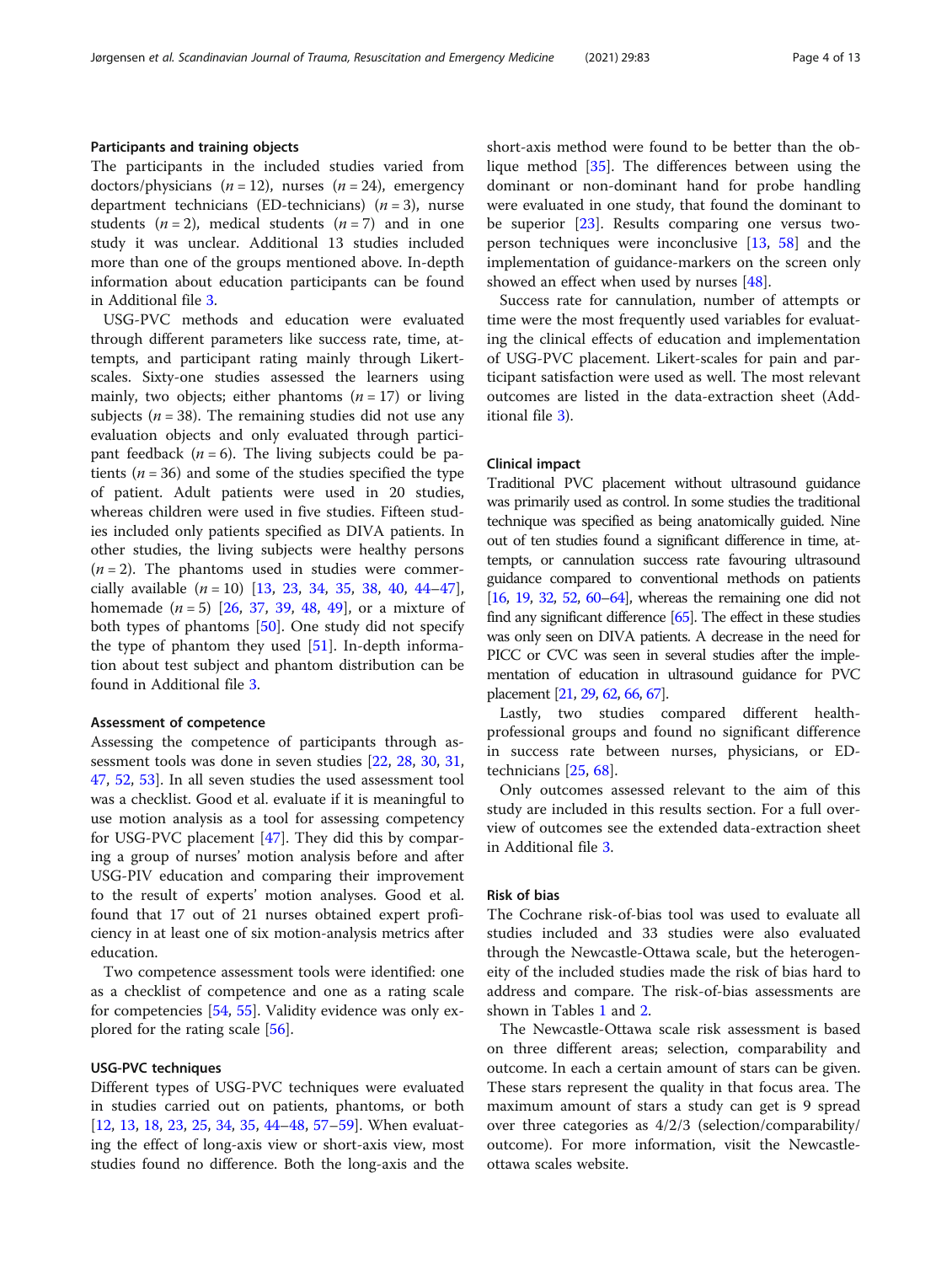|                           | <b>able i</b> better of the cochiance tool of bias<br>Selection bias |             | Performance bias                                 | <b>Detection</b><br>bias                         | Attrition<br>bias     | Reporting<br>bias      | Other bias                              |
|---------------------------|----------------------------------------------------------------------|-------------|--------------------------------------------------|--------------------------------------------------|-----------------------|------------------------|-----------------------------------------|
|                           | Random sequence Allocation<br>generation                             | concealment | <b>Blinding of participants</b><br>and personnel | <b>Blinding of</b><br>outcome<br>assessment data | Incomplete<br>outcome | Selective<br>reporting | Anything else, ideally<br>pre-specified |
| Bahl [32]                 | Low                                                                  | Low         | / (High)                                         | High                                             | Low                   | ? / (High)             | Low                                     |
| Bauman [61]               | $\sqrt{2}$                                                           |             | / (High)                                         | High                                             | Low                   | High                   | High                                    |
| Breslin [15]              | 7                                                                    |             | / (High)                                         | High                                             | High                  | High                   | Low                                     |
| Desai [20]                | $\sqrt{2}$                                                           |             | / (High)                                         | High                                             | Low                   | High                   | Low                                     |
| Duran-Gehring /<br>$[22]$ |                                                                      |             | / (High)                                         | High                                             | Low                   | Low                    | Low                                     |
| Feinsmith [52]            | $\overline{ }$                                                       |             | / (High)                                         | High                                             | High                  | High                   | Low                                     |
| Vitto [51]                | ? (High)                                                             | $?$ (High)  | / (High)                                         | High                                             | High                  | High                   | High                                    |
| Moore [53]                | $\sqrt{2}$                                                           |             | / (High)                                         | High                                             | High                  | High                   | High                                    |
| Oakley [60]               | $\sqrt{2}$                                                           |             | / (High)                                         | High                                             | Low                   | High                   | High                                    |
| Bair [69]                 | Low                                                                  | Low         | / (High)                                         | High                                             | Low                   | Low                    | Low                                     |
| Osborn [11]               | $?$ (High)                                                           | ? (High)    | / (High)                                         | High                                             | Low                   | High                   | Low                                     |
| Costantino<br>$[16]$      | High                                                                 |             | / (High)                                         | High                                             | High                  | High                   | Low                                     |
| Ault [43]                 | /                                                                    |             | / (High)                                         | High                                             | High                  | High                   | Low                                     |
| Fürst [49]                | $\sqrt{2}$                                                           |             | / (High)                                         | High                                             | Low                   | High                   | High                                    |
| Clemmensen<br>$[34]$      | Low                                                                  | High        | / (High)                                         | Low                                              | Low                   | High                   | Low                                     |
| Blaivas [57]              | High                                                                 | High        | / (High)                                         | High                                             | Low                   | High                   | Low                                     |
| Brannam [24]              | $\sqrt{2}$                                                           | T           | / (High)                                         | High                                             | High                  | High                   | Low                                     |
| Carter [68]               | Low                                                                  | High        | / (High)                                         | High                                             | High                  | High                   | Low                                     |
| Chinnock [58]             | 7                                                                    |             | / (High)                                         | High                                             | Low                   | High                   | Low                                     |
| Davis [39]                | High                                                                 | High        | / (High)                                         | High                                             | Low                   | High                   | High                                    |
| Stolz [42]                | $\sqrt{2}$                                                           | 7           | / (High)                                         | High                                             | High                  | High                   | Low                                     |
| Durand-<br>Bailloud [23]  | High                                                                 | High        | / (High)                                         | High                                             | High                  | High                   | Low                                     |
| Erickson [45]             | $\sqrt{2}$                                                           | 7           | Low                                              | Low                                              | Low                   | High                   | Low                                     |
| Griffiths [44]            | Low                                                                  | Low         | / (High)                                         | High                                             | Low                   | High                   | Low                                     |
| Oliveira [25]             | T                                                                    |             | / (High)                                         | High                                             | High                  | High                   | Low                                     |
| Jung [55]                 |                                                                      |             | / (High)                                         |                                                  |                       |                        |                                         |
| Leung [50]                | $\sqrt{2}$                                                           |             | / (High)                                         | High                                             | High                  | High                   | Low                                     |
| Tassone [35]              | Low                                                                  | High        | / (High)                                         | High                                             | Low                   | Low                    | Low                                     |
| Adhikari [14]             | $\sqrt{2}$                                                           |             | / (High)                                         | ? (High)                                         | ? (High)              | High                   | Low                                     |
| Blaivas [26]              | $\overline{1}$                                                       |             | / (High)                                         | High                                             | High                  | High                   | Low                                     |
| Schoenfeld<br>$[70]$      | $\overline{1}$                                                       |             | / (High)                                         | High                                             | Low                   | High                   | Low                                     |
| Edwards [12]              | $\sqrt{2}$                                                           |             | / (High)                                         | High                                             | High                  | High                   | High                                    |
| Bridey [65]               | Low                                                                  | High        | / (High)                                         | High                                             | Low                   | High                   | Low                                     |
| Good [47]                 | $\sqrt{2}$                                                           |             | / (High)                                         | High                                             | High                  | High                   | Low                                     |
| Sou [64]                  | $\sqrt{2}$                                                           |             | / (High)                                         | High                                             | Low                   | High                   | Low                                     |
| Mahler [59]               | Low                                                                  | Low         | / (High)                                         | High                                             | Low                   | High                   | Low                                     |
| Shokoohiet<br>$[21]$      | 7                                                                    |             | / (High)                                         | High                                             | High                  | High                   | Low                                     |

#### <span id="page-4-0"></span>Table 1 Scores of the Cochrane tool of Bias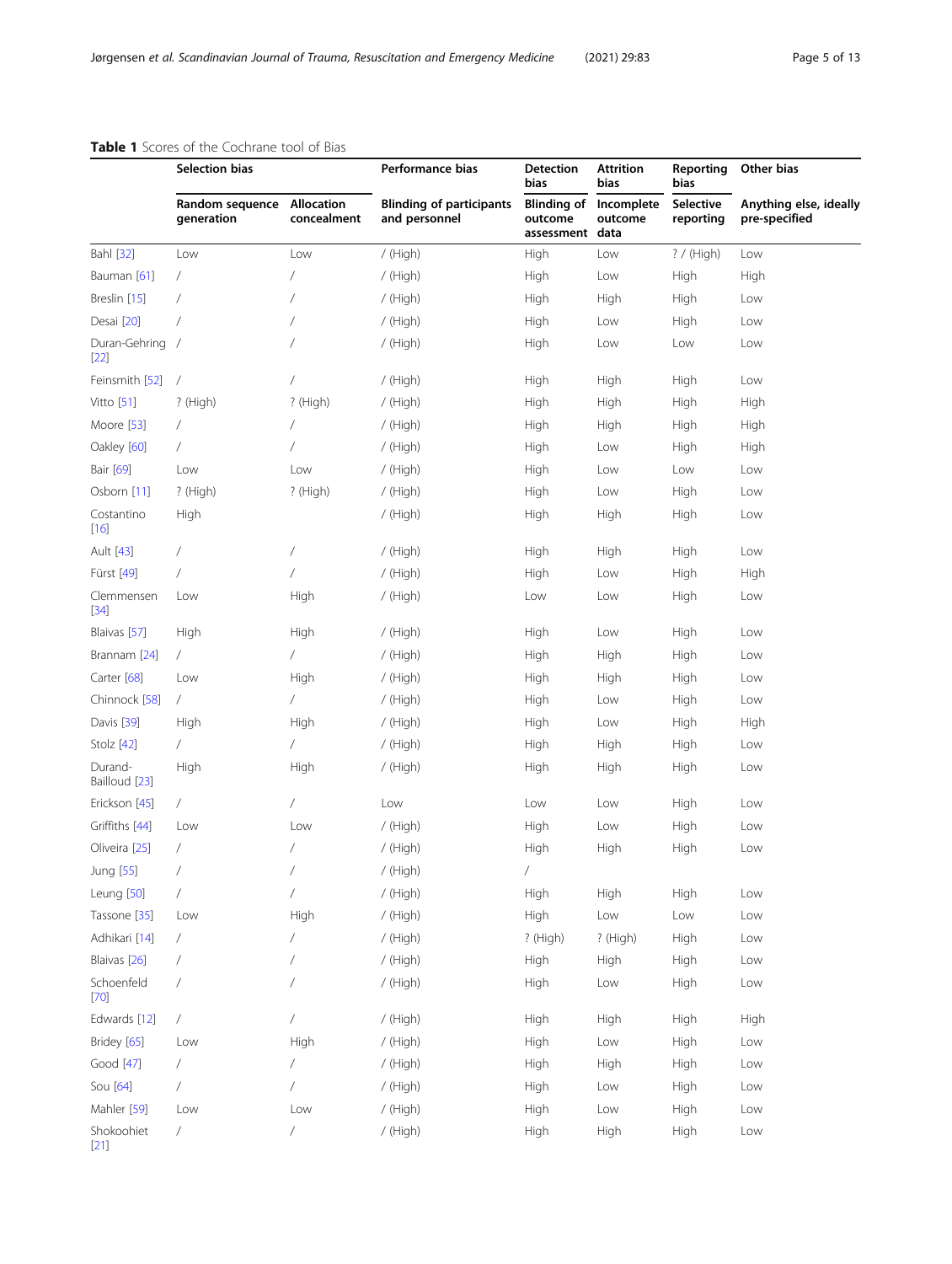|                          | <b>Selection bias</b>         |                                  | Performance bias                                 | <b>Detection</b><br>bias                         | <b>Attrition</b><br><b>bias</b> | Reporting<br><b>bias</b>      | Other bias                              |
|--------------------------|-------------------------------|----------------------------------|--------------------------------------------------|--------------------------------------------------|---------------------------------|-------------------------------|-----------------------------------------|
|                          | Random sequence<br>qeneration | <b>Allocation</b><br>concealment | <b>Blinding of participants</b><br>and personnel | <b>Blinding of</b><br>outcome<br>assessment data | Incomplete<br>outcome           | <b>Selective</b><br>reporting | Anything else, ideally<br>pre-specified |
| Costantino<br>$[19]$     | High                          | High                             | / (High)                                         | High                                             | High                            | High                          | High                                    |
| Doniger [63]             | Low                           | Low                              | / (High)                                         | High                                             | Low                             | High                          | Low                                     |
| Panebianco<br>$[18]$     | $\sqrt{2}$                    |                                  | / (High)                                         | High                                             | High                            | High                          | Low                                     |
| Maiocco <sup>[66]</sup>  | $\overline{1}$                |                                  | / (High)                                         | High                                             | High                            | <b>High</b>                   | High                                    |
| Reeves [36]              | $\prime$                      |                                  | / (High)                                         | Low                                              | Low                             | High                          | Low                                     |
| Primdahl [54]            | $\sqrt{2}$                    |                                  | Low                                              | Low                                              | $\sqrt{2}$                      |                               |                                         |
| Primdahl [56]            | $\sqrt{2}$                    |                                  | / (High)                                         | High                                             | Low                             | High                          | Low                                     |
| Chenkin [38]             | Low                           | Low                              | / (High)                                         | High                                             | High                            | Low                           | Low                                     |
| Gopalasingam<br>[67]     | $\sqrt{ }$                    |                                  | / (High)                                         | High                                             | High                            | Low                           | Low                                     |
| Salleras-Duran<br>$[17]$ | $\overline{\phantom{a}}$      |                                  | / (High)                                         | High                                             | Low                             | High                          | Low                                     |
| Stone [46]               | Low                           | High                             | / (High)                                         | High                                             | High                            | <b>High</b>                   | High                                    |
| Carrie [13]              | $\sqrt{2}$                    |                                  | / (High)                                         | High                                             | Low                             | High                          | Low                                     |
| Partovi-<br>Deilami [62] | $\overline{1}$                |                                  | / (High)                                         | High                                             | High                            | High                          | High                                    |
| Vinograd [71]            | $\overline{1}$                |                                  | / (High)                                         | High                                             | High                            | High                          | High                                    |
| Dargin [72]              |                               |                                  | / (High)                                         | High                                             | Low                             | High                          | High                                    |

#### Table 1 Scores of the Cochrane tool of Bias (Continued)

 $/ =$  not relevant or not possible

 $? =$  Unclear

#### **Discussion**

In this systematic review of education in USG-PVC, we found that in especially the inpatient groups categorized as DIVA-patients, the implementation of an educational program resulted in a better patient-outcome. An effect that seems also to be present in children, but additional evidence is needed to confirm and clarify this. A large heterogeneity in the educational programs makes it hard to draw clear conclusions on how to construct the best curriculum for USG-PIV. Additionally, only few studies compared different educational methods and strategies. However, few points are possible draw from this review. The primary focus of many of the included studies was the clinical impact and evaluation of different techniques, this restricted the possibilities to recommend educational approaches other than which technique to train.

#### Developing an educational program

The aim of medical educational programs is to provide its participants with sufficient knowledge or competences in specific areas or procedures defined through a curriculum. Ideally, the educational program should lead to a clinical improvement and ensure a minimum of competence for all participants.

Kern's six-step model for curriculum development can be used to ensure that an education program fulfils the aim just mentioned above [[76](#page-12-0), [77](#page-12-0)]. The six steps are; problem identification and general needs-assessment, targeted needs-assessment, setting goals and measurable objectives, educational strategies, implementation, and evaluation and feedback. In this review, we use Kern's model to evaluate and discuss the knowledge in USG-PVC education existing at the moment. The first two steps, general and targeted needs-assessment, help to define a demand for a given education and explore the current knowledge limitations within the field [\[78](#page-12-0)]. To clarify the extent of the curriculum broad goals and objectives are determined (step three). Assessment tools preferably based on solid evidence of validity should be used to ensure these goals. The educational program is then implemented in a clinical setting, where it is tested for its effect and impact, and lastly evaluating the whole process to chance or refine some of the five previous steps. Throughout each step, the previous steps should be evaluated and changes considered.

#### Needs assessment

When assessing medical education, it is recommended to carry out a general needs-assessment on a national or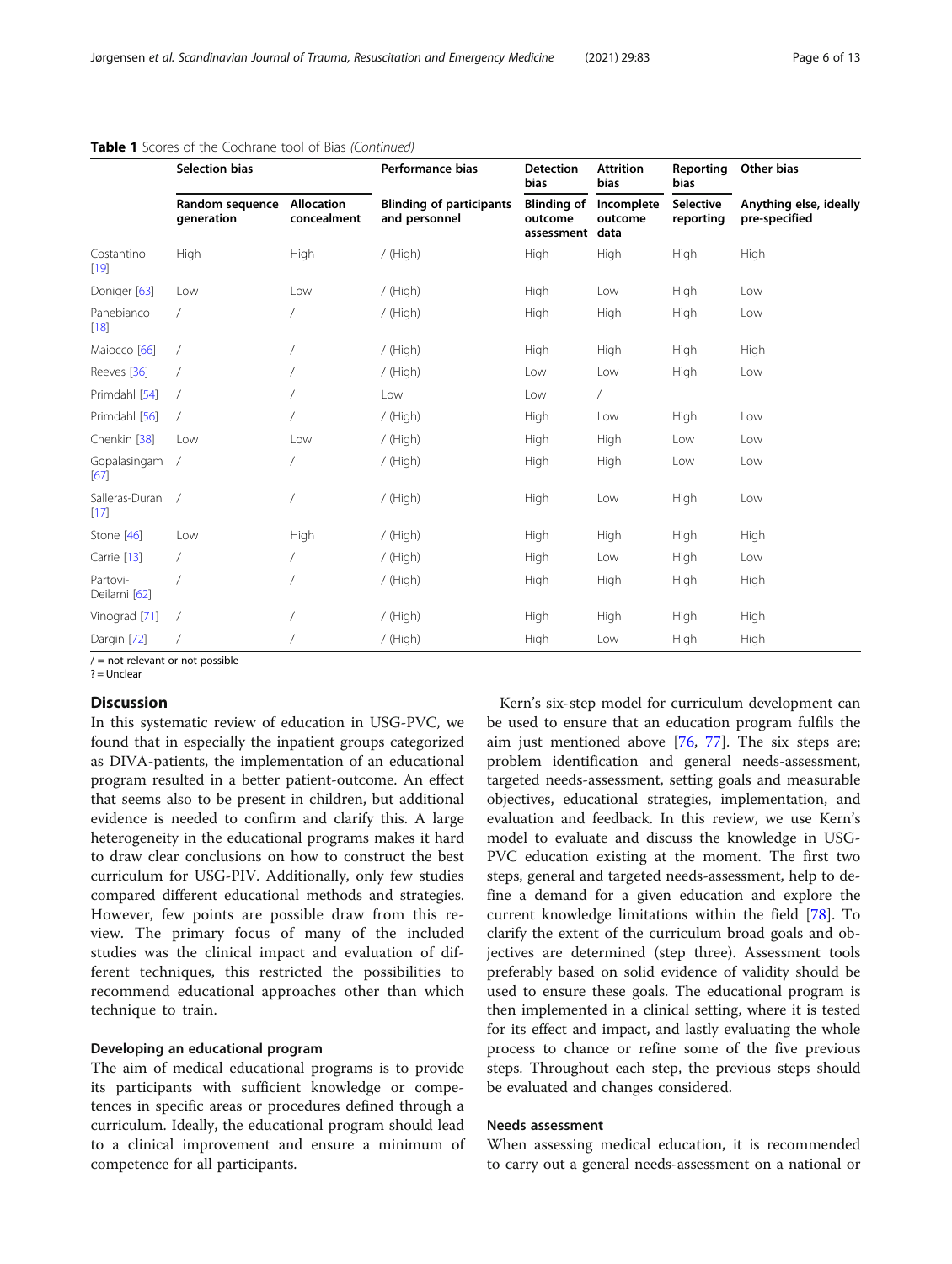<span id="page-6-0"></span>

|                          | Table 2 Scores of the Newcastle-Ottawa Scale |                                                |                                              |                              |                                                                                   |                                                           |                                                         |                          |                                                           |                                            |
|--------------------------|----------------------------------------------|------------------------------------------------|----------------------------------------------|------------------------------|-----------------------------------------------------------------------------------|-----------------------------------------------------------|---------------------------------------------------------|--------------------------|-----------------------------------------------------------|--------------------------------------------|
| <b>Authors</b>           | Study type                                   | Selection                                      |                                              |                              |                                                                                   | Comparability*                                            |                                                         | Outcome                  |                                                           |                                            |
|                          |                                              | Representativeness<br>of the exposed<br>cohort | of the non<br>Selection<br>exposed<br>cohort | Ascertainment<br>of exposure | outcome of interest<br>Demonstration that<br>was not present at<br>start of study | (most<br>controls for<br>important<br>1) Study<br>factor) | controls for<br>additional<br>1) Study<br>factor<br>any | Assessment<br>of outcome | Was follow-up<br>for outcomes<br>long enough<br>to occur? | Adequacy<br>of follow<br>cohorts<br>up for |
| Bauman [61]              | Cohort study                                 | $2(\bigstar)$                                  | $\sum_{i=1}^{n}$                             | $\sum_{i=1}^{n}$             | $\sum_{i=1}^{n}$                                                                  | Difficult vein<br>access (*)                              |                                                         | $\sim$                   | $\mathbf{F}$                                              | 4                                          |
| Oakley [60]              | observational<br>Prospective<br>study        | $\sim$                                         | $\sum_{i=1}^{n}$                             | $\sum_{i=1}^{n}$             | $\sim$                                                                            | Difficult vein<br>access $(\star)$                        |                                                         | $\infty$                 | $\sum_{i=1}^{n}$                                          | $2(\star)$                                 |
| Feinsmith [52]           | Cohort study                                 | $\sim$                                         | $\sum_{i=1}^{n}$                             | $\sum_{i=1}^{n}$             | $\sum_{i=1}^{n}$                                                                  | Difficult vein<br>access (*)                              |                                                         | $2(\star)$               | $\sum_{i=1}^{n}$                                          | $2(\star)$                                 |
| Schoenfeld<br>[70]       | observational<br>Prospective<br>study        | $\sim$                                         | $\sim$                                       | $\sum_{i=1}^{n}$             | $\sim$                                                                            | Difficult vein<br>$\arccess$ ( $\star$ )                  |                                                         | $2($ <del>X</del>        | $\sum_{i=1}^{n}$                                          | $2(\star)$                                 |
| Blaivas [26]             | observational<br>Prospective<br>study        | $2(\star)$                                     |                                              | $\sum_{i=1}^{n}$             |                                                                                   |                                                           |                                                         | $\infty$                 | $\sum_{i=1}^{n}$                                          | $2(\star)$                                 |
| Desai [20]               | Cross-sectional<br>study                     | $2($ $\star)$                                  | $\sim$                                       | $\sum_{i=1}^{n}$             | $\sum_{i=1}^{n}$                                                                  |                                                           |                                                         | $2($ <del>X</del>        | $\sum_{i=1}^{n}$                                          | $\infty$                                   |
| Partovi-<br>deilami [62] | Cohort study                                 | $\sim$                                         | $\sum_{i=1}^{n}$                             | $\sum_{i=1}^{n}$             | $\sum_{i=1}^{n}$                                                                  | On-call access<br>team (*)                                |                                                         | $2(\star)$               | $\sum_{i=1}^{n}$                                          | $2(\star)$                                 |
| Carrie [13]              | Cross sectional<br>study                     | $2(\star)$                                     |                                              | $\infty$                     | $\sum_{i=1}^{n}$                                                                  |                                                           |                                                         | $2(\bigstar)$            | $\sum_{i=1}^{n}$                                          | $\sum_{i=1}^{n}$                           |
| Adhikari [14]            | Cross sectional<br>study                     | $2(\star)$                                     |                                              | $\sum_{i=1}^{n}$             | $\sim$                                                                            |                                                           |                                                         | $\sim$                   | $\sum_{i=1}^{n}$                                          | $\sum_{i=1}^{n}$                           |
| Oliveira [25]            | Cross sectional<br>study                     | $\infty$                                       |                                              | $\mathbf{r}$                 | $\mathbf{r}$                                                                      |                                                           |                                                         | $\sim$                   | $\frac{1}{\sqrt{2}}$                                      | $\infty$                                   |
| Erickson [45]            | observational<br>Prospective<br>study        | $2(\star)$                                     | $\sum_{i=1}^{n}$                             | $\sum_{i=1}^{n}$             | $\sum_{i=1}^{n}$                                                                  |                                                           |                                                         | $\sum_{i=1}^{n}$         | $\sum_{i=1}^{n}$                                          | $\sum_{i=1}^{n}$                           |
| Ault [43]                | Cohort study                                 | $\sim$                                         | $\sum_{i=1}^{n}$                             | $\sum_{i=1}^{n}$             | $\sim$                                                                            |                                                           |                                                         | 4                        | $\sum_{i=1}^{n}$                                          | $\sum_{i=1}^{n}$                           |
| Stolz $[42]$             | observational<br>Prospective<br>study        | $\sim$                                         | $\sum_{i=1}^{n}$                             | $\sum_{i=1}^{n}$             | $\mathbf{r}$                                                                      |                                                           |                                                         | $2(\bigstar)$            | $\sum_{i=1}^{n}$                                          | $\mathbf{r}$                               |
| Gopala-<br>singam [67]   | Cohort study                                 | $\sim$                                         | $\sum_{i=1}^{n}$                             | $\sum_{i=1}^{n}$             | $\sim$                                                                            | patients (*)<br>Apheresis                                 |                                                         | $\sum_{i=1}^{n}$         | $\sum_{i=1}^{n}$                                          | $\sum_{i=1}^{n}$                           |
| Chinnock [58]            | observational<br>Prospective<br>study        | 4                                              |                                              | $\sum_{i=1}^{n}$             | $\sim$                                                                            |                                                           |                                                         | 4                        | $\sum_{i=1}^{n}$                                          | $\sum_{i=1}^{n}$                           |
| Sou [64]                 | Cohort study                                 | $2($ <del>X</del> )                            | $\sum_{i=1}^{n}$                             | $\mathbf{r}$                 | $\sim$                                                                            | Difficult vein<br>access $(\star)$                        |                                                         | $2($ <del>X</del> )      | $\sum_{i=1}^{n}$                                          | $\mathbf{r}$                               |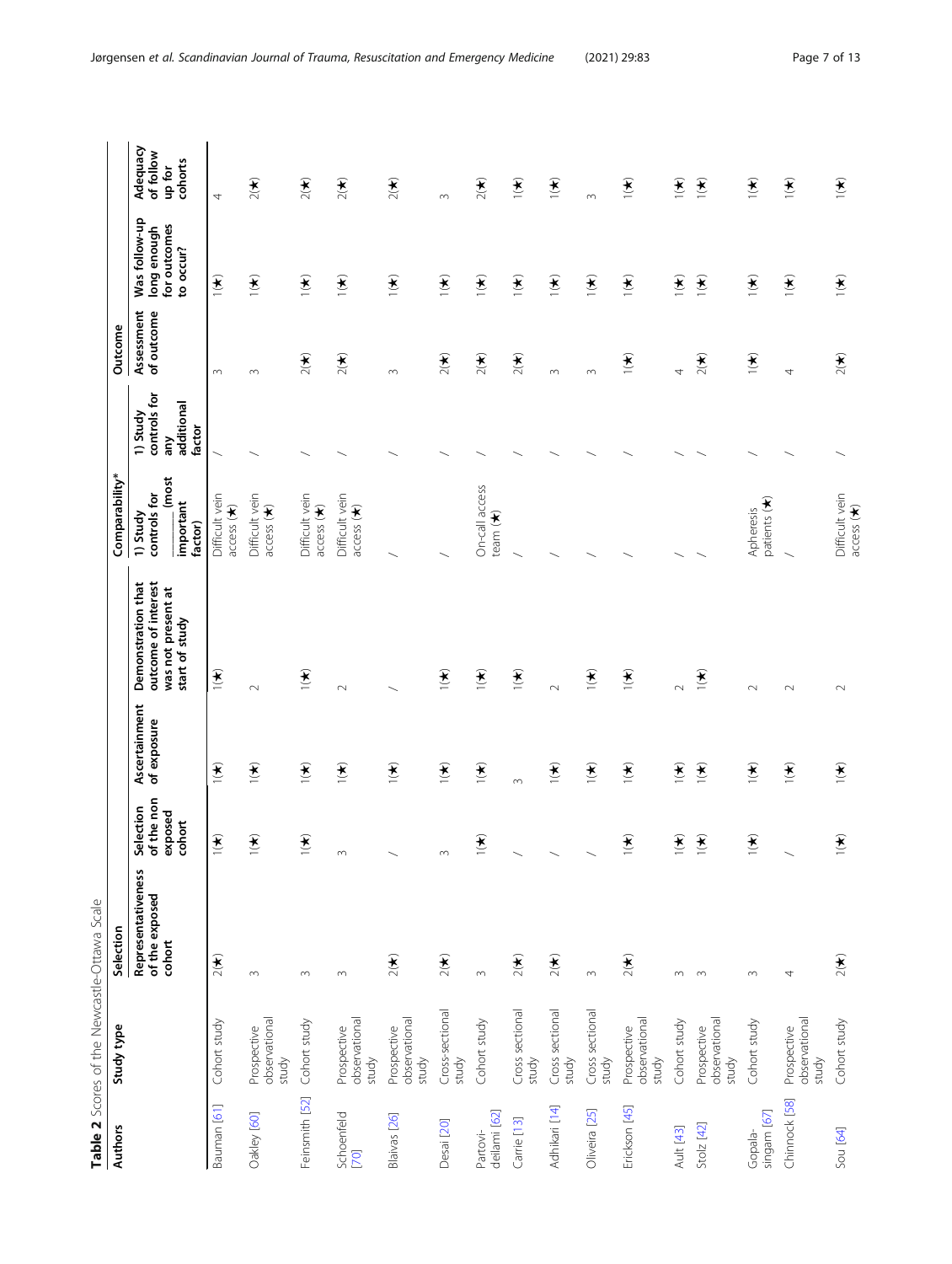| <b>Authors</b>           | Study type                                                   | Selection                                      |                                              |                              |                                                                                   | Comparability*                                            |                                                                              | Outcome                  |                                                           |                                            |
|--------------------------|--------------------------------------------------------------|------------------------------------------------|----------------------------------------------|------------------------------|-----------------------------------------------------------------------------------|-----------------------------------------------------------|------------------------------------------------------------------------------|--------------------------|-----------------------------------------------------------|--------------------------------------------|
|                          |                                                              | Representativeness<br>of the exposed<br>cohort | of the non<br>Selection<br>exposed<br>cohort | Ascertainment<br>of exposure | outcome of interest<br>Demonstration that<br>was not present at<br>start of study | (most<br>controls for<br>important<br>1) Study<br>factor) | controls for<br>additional<br>1) Study<br>factor<br>any                      | Assessment<br>of outcome | Was follow-up<br>for outcomes<br>long enough<br>to occur? | Adequacy<br>of follow<br>cohorts<br>up for |
| Good [47]                | Cohort study                                                 | $2(\star)$                                     | $\sum_{i=1}^{n}$                             | $\mathbf{r}$                 | $\sum_{i=1}^{n}$                                                                  |                                                           |                                                                              | $2(\bigstar)$            | $\mathbf{r}$                                              | $\sum_{i=1}^{n}$                           |
| Shokoohi [21]            | Cohort study                                                 | $2($ <del>X</del> )                            | $\sum_{i=1}^{n}$                             | $\sum_{i=1}^{n}$             | $\sim$                                                                            |                                                           |                                                                              | 2(1)                     | $\mathbf{f}(\mathbf{t})$                                  | $2($ <del>X</del>                          |
| Panebianco<br>[18]       | Cohort study                                                 | $\infty$                                       |                                              | $\mathbf{r}$                 | $\sim$                                                                            |                                                           |                                                                              | $2(\bigstar)$            | $\mathbf{r}$                                              | $\mathbf{r}$                               |
| Maiocco<br>[66]          | Observational<br>study                                       | $\infty$                                       | $\sim$                                       | $\mathbf{r}$                 | $\sim$                                                                            |                                                           |                                                                              | $2(\star)$               | $\mathbf{r}$                                              | $2(\star)$                                 |
| Reeves [36]              | Cohort study                                                 | $2(\bigstar)$                                  | $\sim$                                       | $\sum_{i=1}^{n}$             | $\sim$                                                                            | Difficult vein<br>access (*)                              |                                                                              | $2(\star)$               | $\sum_{i=1}^{n}$                                          | 4                                          |
| Salleras-duran<br>$[17]$ | Not stated (cross-<br>sections study)                        | $2(\bigstar)$                                  | $\sum_{i=1}^{n}$                             | $\infty$                     | $\sim$                                                                            |                                                           |                                                                              | $\infty$                 | $\mathbf{r}$                                              | $\mathbf{r}$                               |
| Vinograd [71]            | Cohort study                                                 | $\infty$                                       | $\sum_{i=1}^{n}$                             | 4                            | $\sim$                                                                            |                                                           |                                                                              | $2(\bigstar)$            | $\sim$                                                    | $\infty$                                   |
| Dargin [72]              | Cross sectional<br>study                                     | $\mathbf{r}$                                   |                                              | $\mathbf{r}$                 | $\sim$                                                                            |                                                           |                                                                              | $2(\bigstar)$            | $\sim$                                                    | $2(\star)$                                 |
| Thorn [48]               | Cohort study                                                 | $\sum_{i=1}^{n}$                               | $\sum_{i=1}^{n}$                             | $\infty$                     | $\sim$                                                                            |                                                           |                                                                              | $2(\star)$               | $\mathbf{r}$                                              | $\sum_{i=1}^{n}$                           |
| Galen [29]               | Cohort/case<br>control                                       | $\sum_{i=1}^{n}$                               | $\sum_{i=1}^{n}$                             | $\sum_{i=1}^{n}$             | $\mathbf{r}$                                                                      |                                                           |                                                                              | $2(\bigstar)$            | $\sim$                                                    | $2(\star)$                                 |
| Blick [73]               | Observational<br>study                                       | $\frac{1}{2}$                                  |                                              | $\sum_{i=1}^{n}$             |                                                                                   |                                                           |                                                                              | $\sim$                   | $\frac{1}{\sqrt{2}}$                                      | $\sum_{i=1}^{n}$                           |
| Anderson [41]            | Observational<br>study                                       | $\sum_{i=1}^{n}$                               |                                              | $2(\star)$                   | $\sim$                                                                            |                                                           |                                                                              | 3                        | $\frac{1}{\sqrt{2}}$                                      |                                            |
| Batten [33]              | Cohort study                                                 | $\infty$                                       | $\sim$                                       | $2(\star)$                   | $\mathbf{r}$                                                                      |                                                           | No previous<br>experience<br>$\widehat{\mathcal{F}}$<br>$\tilde{\mathbf{S}}$ | $\frac{1}{2}$            | $\frac{1}{\sqrt{2}}$                                      | $\mathbf{r}$                               |
| Ballard [28]             | Cohort study                                                 | $\sum_{i=1}^{n}$                               | $\sum_{i=1}^{n}$                             | $\mathbf{r}$                 | $\sum_{i=1}^{n}$                                                                  |                                                           |                                                                              | $2(\bigstar)$            | $\mathbf{r}$                                              | $\sum_{i=1}^{n}$                           |
| Amick [30]               | Prospective cohort<br>study                                  | $2(\star)$                                     | $\sum_{i=1}^{n}$                             | $2($ <del>X</del>            | $\sum_{i=1}^{n}$                                                                  |                                                           |                                                                              | $2(\star)$               | $\sum_{i=1}^{n}$                                          | $2($ <del>X</del> )                        |
| Bortman [74]             | Cohort study                                                 | $\sim$                                         | $\sum_{i=1}^{n}$                             | $2($ <del>X</del>            | $\sum_{i=1}^{n}$                                                                  |                                                           |                                                                              | 4                        | $\sim$                                                    | $\infty$                                   |
| Kaganocskaya<br>[75]     | Quasiexperimental<br>study (prospective<br>cohort)           | $\infty$                                       | $\sum_{i=1}^{n}$                             | $\sum_{i=1}^{n}$             | $\sim$                                                                            |                                                           |                                                                              | $2($ <del>X</del> )      | $\sum_{i=1}^{n}$                                          | $\sum_{i=1}^{n}$                           |
|                          | Table 2: Risk of bias assessment Newcastle-Ottawa scale [10] |                                                |                                              |                              |                                                                                   |                                                           |                                                                              |                          |                                                           |                                            |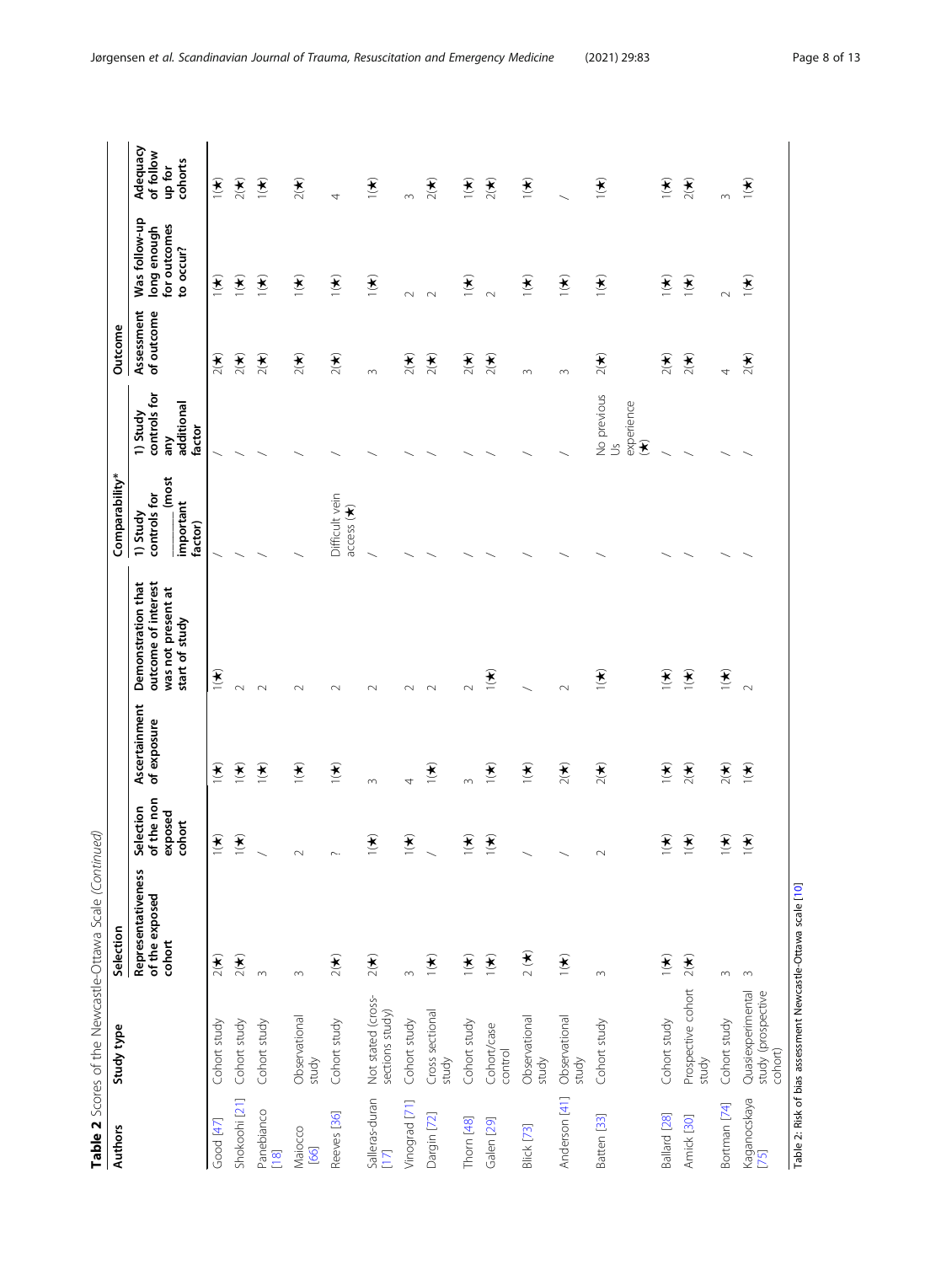international level [[76,](#page-12-0) [78\]](#page-12-0). A national general needsassessment in anaesthesiology identified the technical procedures that leading key-opinion leaders thought should be trained using simulation [\[79](#page-12-0)]. USG-PVC placement was mentioned as one of 30 important procedures.

Edwards et al. and Adhikari et al. investigated nurses' perceived need for an educational program through questionnaires after completion of USG-PVC training [[12,](#page-10-0) [14](#page-10-0)]. Nurses expected approximately three DIVApatients per shift and thought that ultrasound guidance might be an aid. More than half the nurses felt that the biggest barrier for them to use USG-PVC was lack of experience and almost everyone agreed that focused training was adequate to learn this. The two studies addressed a local perception of need for education but in reverse order. A needs-assessment could be put in place to clarify the need for education, preferably with the possibility for generalisation.

#### Goals and objectives

General goals and specific measurable objectives are important because they help define the curriculums and direct content and participant focus [\[76\]](#page-12-0). Benchmarks can through assessment tools as checklists or global rating scales ensure participants' competence during and after education programs.

A lack of a defined curriculum and a rare use of any tools for ensuring competencies are seen in the included articles. Furthermore, seven of the included articles use a general US education [\[16](#page-10-0)–[21](#page-10-0), [71\]](#page-11-0), which makes it harder to address the effect of the USG-PVC training and open up for the possibility for transfer of skills. Ahern et al. investigated general ultrasound educations in America and found a lack of assessment tools and lack of specific curricula [\[80\]](#page-12-0). However, there seems to be a general consensus in the included articles regarding which topics are important e.g. ultrasound and machine understanding, knobology, probe handling, ultrasound picture recognition and ultrasound cannulation technique.

The Delphi-method can help define the extent of a curriculum together with clearly defined goals and subgoals [[81\]](#page-12-0). Messick's framework can then be used to ensure the assessment tool's capability to measure what it is supposed to measure [\[82](#page-12-0)]. The framework describes five sources of validity in experimental data consist of five groups; content, response process, internal structure, relationship to other variables, and consequences. Each source of validity can demand varying attention depending on the curriculum assessed [[83](#page-12-0)].

Two assessment tools were found; Jung's 16 items checklist and Primdahl's rating scale, both developed through the Delphi-method. Only Primdahl et al. explored the validity evidence of the assessment tool using Messick's framework [[54](#page-11-0)–[56\]](#page-11-0). The items in these assessment tools could be the inspiration for the items in a curriculum. In the seven studies using an assessment tool all of them were checklists and the validity evidence was not explored for any of these checklists [\[22](#page-10-0), [28,](#page-10-0) [30](#page-10-0), [31,](#page-10-0) [47](#page-11-0), [52](#page-11-0), [53](#page-11-0)].

#### Educational methods

A key element of curriculum development is addressing different educational strategies or adding educational components to improve the learning process. The mastery learning approach builds on the concept that not time but acquired competencies define the educational process [\[84](#page-12-0)]. Usually, by introducing new steps of procedures or topics when a previous step has been mastered. This could be introduction, machine settings and then ultrasound scanning a forearm followed by training cannulation technique on phantoms. The approach can differ and some suggest an effect by letting participants self-evaluate when they are ready to move on based on fixed goals [[85](#page-12-0), [86\]](#page-12-0). Others prefer letting an external objective evaluation and feedback by a simulator or instructor decide when to move on [\[87](#page-12-0)]. Feedback as a mechanism is a central part of the mastery-learning concept with its possibilities to improve performance by correction. On the other hand, too much feedback might also have its drawbacks as explained by the guidance hypotheses [[84,](#page-12-0) [88,](#page-12-0) [89\]](#page-12-0).

Mastery learning has proven efficacy but surprisingly only three studies used this approach [\[28](#page-10-0), [30](#page-10-0), [31](#page-10-0)]. A reason could be that it is easier to plan a traditional course using a fixed amount of time than a course that ensures that all trainees acquire the pre-defined proficiency level because trainees learn at different paces. The three studies prove that it is possible to plan an USG-PVC education by mastery learning. Compared to the studies that did not use mastery learning, mastery learning did not take up more time, with an average around 1 h, with approximate 30 min extra education time, if the first assessment was not passed [\[28](#page-10-0), [30,](#page-10-0) [31](#page-10-0)]. Additionally, Kule et al. showed that so called overtraining did not increase success rate [\[31](#page-10-0)].

Four studies address the learning curve of nurses after an education program  $[41-43, 52]$  $[41-43, 52]$  $[41-43, 52]$  $[41-43, 52]$  $[41-43, 52]$  $[41-43, 52]$ . Three studies showed a steep learning curve but a difference in attempts to obtain a success rate of 70–80% between four and ten USG-PVC performed in the clinic [\[41](#page-11-0), [52](#page-11-0), [73](#page-12-0)]. This finding aligns with the superiority of the mastery learning approach; no fixed numbers can ensure competency of all trainees.

Evaluation of different educational strategies and educational initiatives is equally important as investigating the effect of education. Chenkin et al. found that a onehour web-based learning program was equally efficient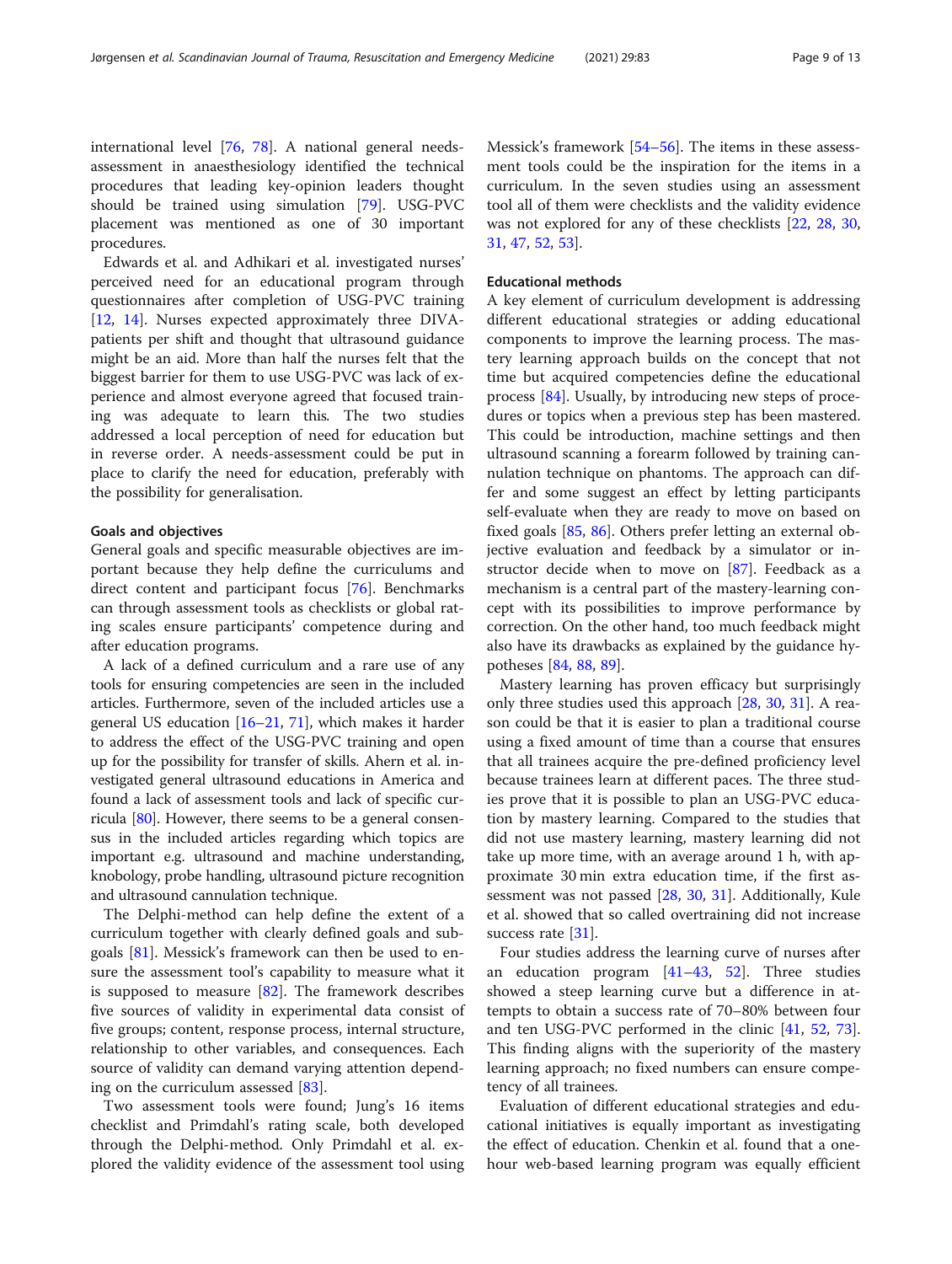<span id="page-9-0"></span>compared to a one-hour traditional classroom lecture [[38\]](#page-11-0). Only three of the studies used an e-learning module as a part of their educational program [\[22](#page-10-0), [36](#page-11-0), [47](#page-11-0)]. This indicates that e-learning is not implemented to its capability. The usage of color Doppler function to identify "twinkle artifacts" had an effect on cannulation time and a positive but non-significant impact on the success rate [[40\]](#page-11-0). New studies in the future can help to clarify the full effect of color Doppler in USG-PVC education.

Neither test-enhanced learning nor using different types of phantoms seem to have a significant effect on the learning outcome and therefor none of these can be recommended [\[37](#page-11-0), [39](#page-11-0), [50](#page-11-0)].

#### Clinical impact

The program's clinical impact is the highest level of evaluation in Kirkpatrick's method for evaluating the effects of educational programs [\[90](#page-12-0)]. The measurable impact of an educational program on an institutional level defines the impact of the program and evaluates the potential benefits and cost-efficiency.

The majority of the included studies found that ultrasound-guidance improved PVC-placement in either attempts, time, or success rate compared to traditional method when used on DIVA patients [[19,](#page-10-0) [32,](#page-10-0) [52,](#page-11-0) [60](#page-11-0)–[63](#page-11-0)] as it is also mentioned in Van-Loon meta-analysis [\[91](#page-12-0)]. Furthermore, a decrease in the need for CVC or PICC was seen in several studies [\[21](#page-10-0), [29](#page-10-0), [62,](#page-11-0) [66](#page-11-0), [67\]](#page-11-0). Carter et al. and Oliveira et al. found that the effectiveness did not depend on profession and education should therefore be considered to a wide range of health care professions [\[25](#page-10-0), [68](#page-11-0)].

Even though most studies found an effect on success rate, time, or amount of attempts, the results varied a lot between studies and few did not find an effect. The variation of success rate was between 85 and 97.5% in the top group [[17,](#page-10-0) [19](#page-10-0), [22](#page-10-0), [24,](#page-10-0) [42,](#page-11-0) [53](#page-11-0), [59](#page-11-0), [64](#page-11-0), [68\]](#page-11-0), down to only 63% in adult patients [\[58](#page-11-0)] and no difference between traditional and ultrasound-guided in two studies [[65,](#page-11-0) [69\]](#page-11-0). These big differences seem strange and even though some are explained by difference in equipment, patients and practitioners, some of the differences might also be explained by different educational strategies and the lack of evidence-based curricula to ensure competencies in ultrasound-guided PVC-placement. This shows the importance of more studies and easy access to information about proper educational strategies for USG-PVC.

#### Limitations

This systematic review was conducted on the premises of the available published articles and their quantity and quality. Only including full text published articles could have resulted in the exclusion of possibly relevant

results. Ideally, a meta-analysis of presented data should have been included as a part of this review, but was deemed not clinically meaningful due to the large heterogeneity of the reported methods and results.

#### Implications

In summary there seems to be a clinical effect of using USG-PIV in specific patient groups as DIVA, and maybe also children. An educational program could very well be structured around the mastery-learning program, with an e-learning pre-course introducing the participants to the principals of ultrasound, anatomy and USG-PVC technique. This e-learning could be followed by a hands-on session structured around mastery learning and ending with an assessment test, at the moment preferably the one from Primdahl et al. since it is the only one where validity of evidence has been explored.

#### Conclusion

Current studies suggest a potential benefit of ultrasound guided USG-PVC training on success rate, procedure time, cannulation attempts, and by reducing the need for subsequent CVC or PICC in adult patients. An assessment tool with proven validity of evidence to ensure competence exists and educational strategies like mastery learning, e-learning and the usage of color Doppler show promising results but an evidence-based USG-PVC-placement training program using these strategies combined is still warranted.

#### Supplementary Information

The online version contains supplementary material available at [https://doi.](https://doi.org/10.1186/s13049-021-00897-z) [org/10.1186/s13049-021-00897-z](https://doi.org/10.1186/s13049-021-00897-z).

```
Additional file 1. General search strategy.
Additional file 2. Full search strategy.
Additional file 3. Data extraxtion.
```
#### Acknowledgements

Ida Marie Krøyer Dahl: proofreading, support.

#### Authors' contributions

Rasmus Jørgensen: Main author, conceptualization, construction of protocol, composing of search string article screening, data extraction, bias assessing, writing, table and figure construction. Pia Pietersen: Conceptualization, composing of search string, article screening, bias assessing, supervisor, proofreading, editing and reviewing. Christian Laursen: Main supervisor, conceptualization, proofreading, editing reviewing and expert guidance. Lars Konge: Supervisor, conceptualization, proofreading, editing, reviewing and expert guidance. The author(s) read and approved the final manuscript.

#### Funding

Funded by the University of Southern Denmark through a half year research grand (grant not grand) for medical students. Other than the grant mentioned above. This research received no specific grant from any funding agency in public, commercial or not-for-profit sector.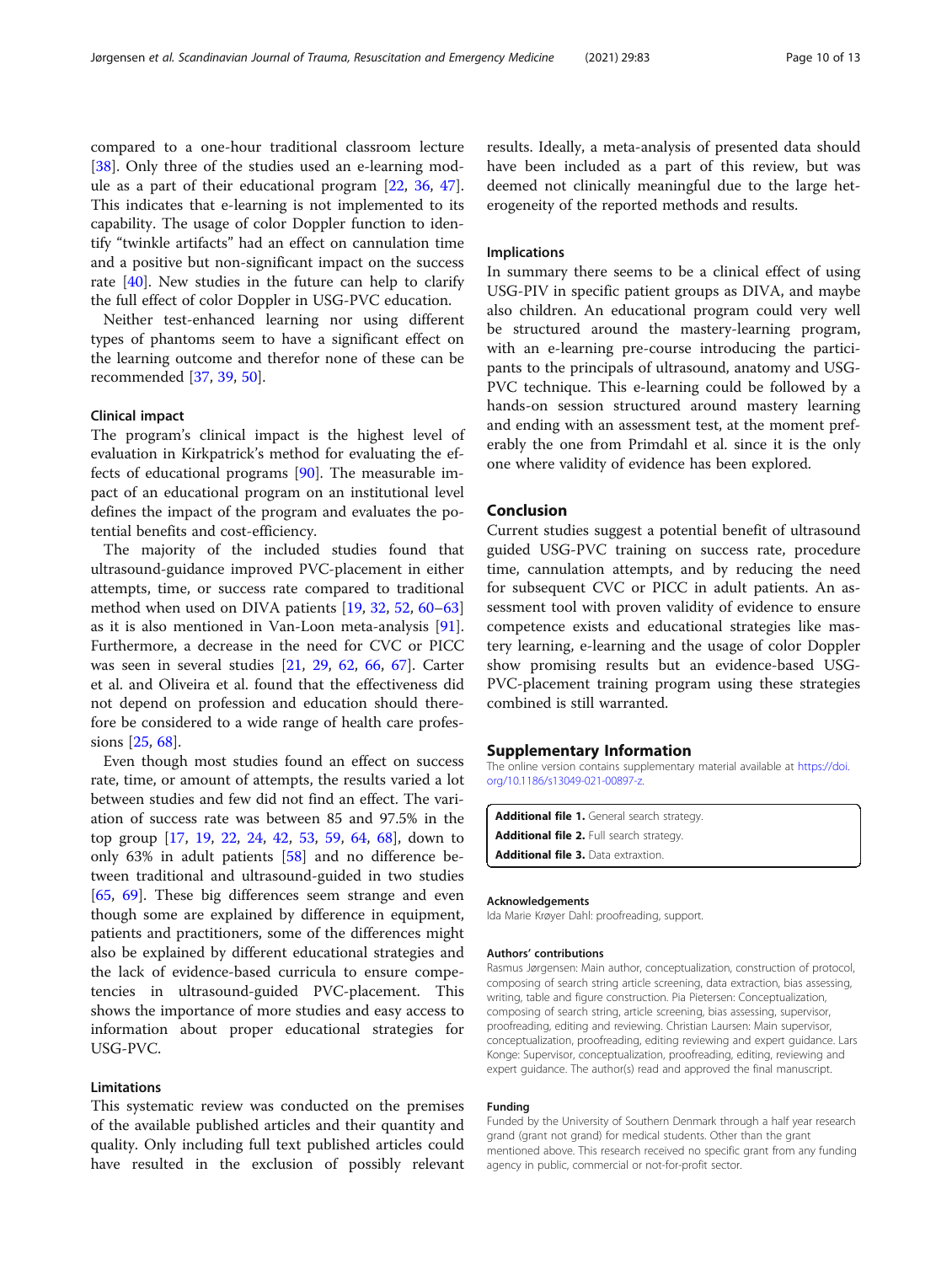<span id="page-10-0"></span>All extracted data not included in the article text is available in the additional file.

#### Declarations

Ethics approval and consent to participate Not applicable.

#### Consent for publication

Not applicable.

#### Competing interests

The authors declare that they have no competing interests

#### Author details

<sup>1</sup>Department of Respiratory Medicine, Odense University Hospital, Sdr. Boulevard 29, 5000 Odense, Denmark. <sup>2</sup>Regional Center for Technical Simulation, Region of Southern Denmark, 5000 Odense, Denmark. <sup>3</sup>Department of Clinical Research, Faculty of Health Science, University of Southern Denmark, Odense, Denmark. <sup>4</sup>Copenhagen Academy for Medical Education and Simulation, University of Copenhagen and the Capital Region of Denmark, Copenhagen, Denmark.

## Received: 26 October 2020 Accepted: 31 May 2021

#### References

- 1. Fields JM, Piela NE, Au AK, Ku BS. Risk factors associated with difficult venous access in adult ED patients. Am J Emerg Med. 2014;32(10):1179–82. [https://doi.org/10.1016/j.ajem.2014.07.008.](https://doi.org/10.1016/j.ajem.2014.07.008)
- 2. Pinto A, Pinto F, Faggian A, et al. Sources of error in emergency ultrasonography. Crit Ultrasound J. 2013;5(Suppl 1):S1–S.
- 3. McMillan HJ, Writer H, Moreau KA, et al. Lumbar puncture simulation in pediatric residency training: improving procedural competence and decreasing anxiety. BMC Med Educ. 2016;16(1):198. <https://doi.org/10.1186/s12909-016-0722-1>.
- 4. Evans LV, Dodge KL, Shah TD, Kaplan LJ, Siegel MD, Moore CL, et al. Simulation training in central venous catheter insertion: improved performance in clinical practice. Acad Med. 2010;85(9):1462–9. [https://doi.](https://doi.org/10.1097/ACM.0b013e3181eac9a3) [org/10.1097/ACM.0b013e3181eac9a3](https://doi.org/10.1097/ACM.0b013e3181eac9a3).
- Madenci AL, Solis CV, de Moya MA. Central venous access by trainees: a systematic review and meta-analysis of the use of simulation to improve success rate on patients. Simul Healthc. 2014;9(1):7–14. [https://doi.org/10.1](https://doi.org/10.1097/SIH.0b013e3182a3df26) [097/SIH.0b013e3182a3df26](https://doi.org/10.1097/SIH.0b013e3182a3df26).
- Pietersen PI, Madsen KR, Graumann O, Konge L, Nielsen BU, Laursen CB. Lung ultrasound training: a systematic review of published literature in clinical lung ultrasound training. Crit Ultrasound J. 2018;10(1):23. [https://doi.](https://doi.org/10.1186/s13089-018-0103-6) [org/10.1186/s13089-018-0103-6](https://doi.org/10.1186/s13089-018-0103-6).
- 7. Kahr Rasmussen N, Andersen TT, Carlsen J, et al. Simulation-based training of ultrasound-guided procedures in radiology - a systematic review. Ultraschall Med. 2019;40(5):584–602. <https://doi.org/10.1055/a-0896-2714>.
- 8. Moher D, Liberati A, Tetzlaff J, Altman DG, PRISMA Group. Preferred reporting items for systematic reviews and meta-analyses: the PRISMA statement. J Clin Epidemiol. 2009;62(10):1006–12. [https://doi.org/10.1016/j.](https://doi.org/10.1016/j.jclinepi.2009.06.005) [jclinepi.2009.06.005](https://doi.org/10.1016/j.jclinepi.2009.06.005).
- 9. Higgins JPT, Altman DG, Gøtzsche PC, et al. The Cochrane Collaboration's tool for assessing risk of bias in randomised trials. BMJ. 2011;343(oct18 2): d5928. [https://doi.org/10.1136/bmj.d5928.](https://doi.org/10.1136/bmj.d5928)
- 10. GA Wells, Shea, B, D O'Connell, J Peterson, V Welch, M Losos, P Tugwell. The Newcastle-Ottawa Scale (NOS) for assessing the quality of nonrandomised studies in meta-analyses [Available from: [http://www.ohri.ca/programs/](http://www.ohri.ca/programs/clinical_epidemiology/oxford.asp) [clinical\\_epidemiology/oxford.asp](http://www.ohri.ca/programs/clinical_epidemiology/oxford.asp)]. Accessed 13 Mar 2018.
- 11. Osborn SR, Borhart J, Antonis MS. Medical students benefit from the use of ultrasound when learning peripheral IV techniques. Crit Ultrasound J. 2012; 4(1):2. [https://doi.org/10.1186/2036-7902-4-2.](https://doi.org/10.1186/2036-7902-4-2)
- 12. Edwards C, Jones J. Development and implementation of an ultrasoundguided peripheral intravenous catheter program for emergency nurses. J Emerg Nurs. 2018;44(1):33–6. <https://doi.org/10.1016/j.jen.2017.07.009>.
- 13. Ng C, Ng L, Kessler DO. Attitudes towards three ultrasound-guided vascular access techniques in a paediatric emergency department. Br J Nurs (Mark Allen Publishing). 2017;26(19):S26–s31. [https://doi.org/10.12968/bjon.2017.26.19.S26.](https://doi.org/10.12968/bjon.2017.26.19.S26)
- 14. Adhikari S, Schmier C, Marx J. Focused simulation training: emergency department nurses' confidence and comfort level in performing ultrasoundguided vascular access. J Vasc Access. 2015;16(6):515–20. [https://doi.org/10.](https://doi.org/10.5301/jva.5000436) [5301/jva.5000436.](https://doi.org/10.5301/jva.5000436)
- 15. Breslin R, Collins K, Cupitt J. The use of ultrasound as an adjunct to peripheral venous cannulation by junior doctors in clinical practice. Med Teach. 2018;40(12):1275–80. <https://doi.org/10.1080/0142159X.2018.1428737>.
- 16. Costantino TG, Kirtz JF, Satz WA. Ultrasound-guided peripheral venous access vs. the external jugular vein as the initial approach to the patient with difficult vascular access. J Emerg Med. 2010;39(4):462–7. [https://doi.](https://doi.org/10.1016/j.jemermed.2009.02.004) [org/10.1016/j.jemermed.2009.02.004](https://doi.org/10.1016/j.jemermed.2009.02.004).
- 17. Salleras-Duran L, Fuentes-Pumarola C, Bosch-Borras N, et al. Ultrasoundguided peripheral venous catheterization in emergency services. J Emerg Nurs. 2016;42(4):338–43. [https://doi.org/10.1016/j.jen.2015.11.005.](https://doi.org/10.1016/j.jen.2015.11.005)
- 18. Panebianco NL, Fredette JM, Szyld D, Sagalyn EB, Pines JM, Dean AJ. What you see (sonographically) is what you get: vein and patient characteristics associated with successful ultrasound-guided peripheral intravenous placement in patients with difficult access. Acad Emerg Med. 2009;16(12): 1298–303. <https://doi.org/10.1111/j.1553-2712.2009.00520.x>.
- 19. Costantino TG, Parikh AK, Satz WA, Fojtik JP. Ultrasonography-guided peripheral intravenous access versus traditional approaches in patients with difficult intravenous access. Ann Emerg Med. 2005;46(5):456–61. [https://doi.](https://doi.org/10.1016/j.annemergmed.2004.12.026) [org/10.1016/j.annemergmed.2004.12.026](https://doi.org/10.1016/j.annemergmed.2004.12.026).
- 20. Desai K, Vinograd AM, Abbadessa MKF, Chen AE. Longevity and complication rates of ultrasound guided versus traditional peripheral intravenous catheters in a pediatric emergency department. J Assoc Vasc Access. 2018;23(3):149–54. <https://doi.org/10.1016/j.java.2018.06.002>.
- 21. Shokoohi H, Boniface K, McCarthy M, Khedir al-tiae T, Sattarian M, Ding R, et al. Ultrasound-guided peripheral intravenous access program is associated with a marked reduction in central venous catheter use in noncritically ill emergency department patients. Ann Emerg Med. 2013; 61(2):198–203. [https://doi.org/10.1016/j.annemergmed.2012.09.016.](https://doi.org/10.1016/j.annemergmed.2012.09.016)
- 22. Duran-Gehring P, Bryant L, Reynolds JA, Aldridge P, Kalynych CJ, Guirgis FW. Ultrasound-guided peripheral intravenous catheter training results in physician-level success for emergency department technicians. J Ultrasound Med. 2016;35(11):2343–52. [https://doi.org/10.7863/ultra.15.11059.](https://doi.org/10.7863/ultra.15.11059)
- 23. Durand-Bailloud L, Aho LS, Savoldelli G, Ecarnot F, Girard C, Benkhadra M. Non-dominant hand quicker to insert peripheral venous catheters under echographic guidance: a randomised trial. Anaesth, Crit Care Pain Med. 2017;36(5):291–6. <https://doi.org/10.1016/j.accpm.2016.08.008>.
- 24. Brannam L, Blaivas M, Lyon M, Flake M. Emergency nurses' utilization of ultrasound guidance for placement of peripheral intravenous lines in difficult-access patients. Acad Emerg Med Off J Soc Acad Emerg Med. 2004; 11(12):1361–3. [https://doi.org/10.1197/j.aem.2004.08.027.](https://doi.org/10.1197/j.aem.2004.08.027)
- 25. Oliveira L, Lawrence M. Ultrasound-guided peripheral intravenous access program for emergency physicians, nurses, and corpsmen (technicians) at a military hospital. Mil Med. 2016;181(3):272–6. [https://doi.org/10.7205/MILMED-D-15-00056.](https://doi.org/10.7205/MILMED-D-15-00056)
- 26. Blaivas M, Lyon M. The effect of ultrasound guidance on the perceived difficulty of emergency nurse-obtained peripheral IV access. J Emerg Med. 2006;31(4):407–10. <https://doi.org/10.1016/j.jemermed.2006.04.014>.
- 27. Blick C, Vinograd A, Chung J, Nguyen E, Abbadessa MKF, Gaines S, et al. Procedural competency for ultrasound-guided peripheral intravenous catheter insertion for nurses in a pediatric emergency department. J Vasc Access. 2021;22(2):232–7. <https://doi.org/10.1177/1129729820937131>.
- 28. Ballard HA, Tsao M, Robles A, et al. Use of a simulation-based mastery learning curriculum to improve ultrasound-guided vascular access skills of pediatric anesthesiologists. Paediatr Anaesth. 2020;30(11):1204–10. [https://](https://doi.org/10.1111/pan.13953) [doi.org/10.1111/pan.13953](https://doi.org/10.1111/pan.13953).
- 29. Galen B, Baron S, Young S, Hall A, Berger-Spivack L, Southern W. Reducing peripherally inserted central catheters and midline catheters by training nurses in ultrasound-guided peripheral intravenous catheter placement. BMJ Qual Saf. 2020;29(3):245–9. [https://doi.org/10.1136/bmjqs-2019-009923.](https://doi.org/10.1136/bmjqs-2019-009923)
- 30. Amick AE, Feinsmith SE, Davis EM, et al. Simulation-Based Mastery Learning Improves Ultrasound-Guided Peripheral Intravenous Catheter Insertion Skills of Practicing Nurses. Simul Healthc. 2021; Publish Ahead of Print.
- 31. Kule A, Richards RA, Vazquez HM, et al. Medical Student Ultrasound-Guided Intravenous Catheter Education: A Randomized Controlled Trial of Overtraining in a Simulation-Based Mastery Learning Setting. Simul Healthc. 2021. [https://doi.org/10.1097/SIH.0000000000000554.](https://doi.org/10.1097/SIH.0000000000000554) Epub ahead of print.
- 32. Bahl A, Pandurangadu AV, Tucker J, Bagan M. A randomized controlled trial assessing the use of ultrasound for nurse-performed IV placement in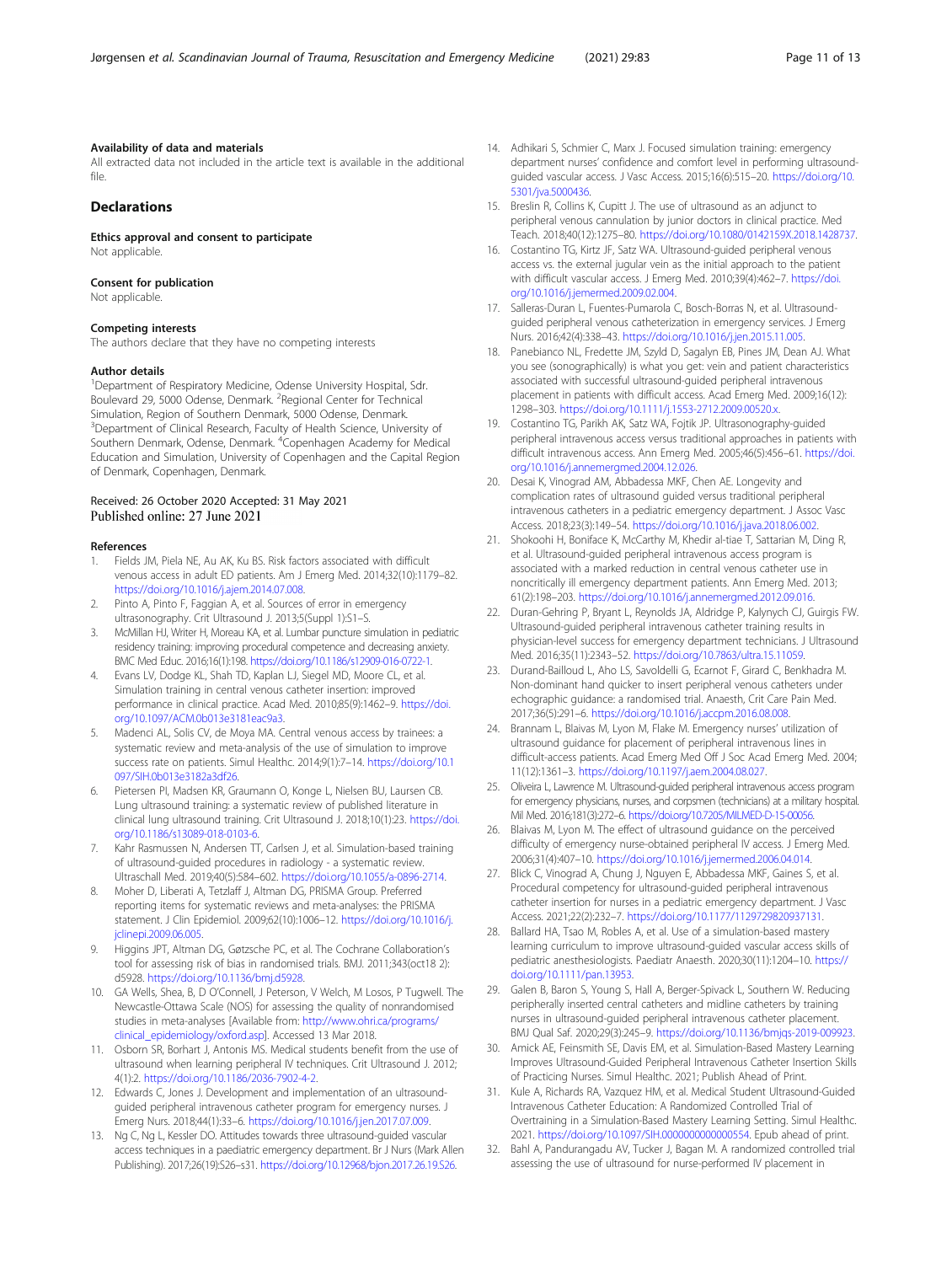<span id="page-11-0"></span>difficult access ED patients. Am J Emerg Med. 2016;34(10):1950–4. [https://](https://doi.org/10.1016/j.ajem.2016.06.098) [doi.org/10.1016/j.ajem.2016.06.098](https://doi.org/10.1016/j.ajem.2016.06.098).

- 33. Batten S, Pazdernik V, Schneider R, Kondrashova T. Interprofessional approach to learning vascular access with ultrasonography by medical students and nurses. Mo Med. 2020;117(5):450–6.
- 34. Clemmesen L, Knudsen L, Sloth E, et al. Dynamic needle tip positioning ultrasound guidance for peripheral vascular access. A randomized, controlled and blinded study in phantoms performed by ultrasound novices. Ultraschall Med. 2012;33(7):E321–e5.
- 35. Tassone HM, Tayal VS, Weekes AJ, et al. Ultrasound-guided oblique approach for peripheral venous access in a phantom model. Crit Ultrasound  $1.20124(1):14$
- 36. Reeves T, Morrison D, Altmiller G. A nurse-led ultrasound-enhanced vascular access preservation program. Am J Nurs. 2017;117(12):56–64. [https://doi.](https://doi.org/10.1097/01.NAJ.0000527490.24610.51) [org/10.1097/01.NAJ.0000527490.24610.51.](https://doi.org/10.1097/01.NAJ.0000527490.24610.51)
- 37. Slomer A, Chenkin J. Does test-enhanced learning improve success rates of ultrasound-guided peripheral intravenous insertion? A randomized controlled trial. AEM Educ Train. 2017;1(4):310–5. [https://doi.org/10.1002/a](https://doi.org/10.1002/aet2.10044) [et2.10044.](https://doi.org/10.1002/aet2.10044)
- 38. Chenkin J, Lee S, Huynh T, Bandiera G. Procedures can be learned on the web: a randomized study of ultrasound-guided vascular access training. Acad Emerg Med Off J Soc Acad Emerg Med. 2008;15(10):949–54. [https://](https://doi.org/10.1111/j.1553-2712.2008.00231.x) [doi.org/10.1111/j.1553-2712.2008.00231.x.](https://doi.org/10.1111/j.1553-2712.2008.00231.x)
- 39. Davis J, Faust T, Tajani A, Bates A, Jarriel J, Au A, et al. A randomized study of training with large versus small vessel size on successful ultrasoundguided peripheral venous access. J Vasc Access. 2017;18(2):163–6. [https://](https://doi.org/10.5301/jva.5000645) [doi.org/10.5301/jva.5000645](https://doi.org/10.5301/jva.5000645).
- 40. Gardecki J, Hughes LP, Zakaria S, et al. Use of the color Doppler twinkle artifact for teaching ultrasound guided peripheral vascular access. J Vasc Access. 2020;22:1129729820959907. [https://doi.org/10.1177/112972982](https://doi.org/10.1177/1129729820959907) [0959907.](https://doi.org/10.1177/1129729820959907) Epub ahead of print.
- 41. Anderson AP, Taroc AM, Wang X, Beardsley E, Solari P, Klein EJ. Ultrasound guided peripheral IV placement: an observational study of the learning curve in pediatric patients. J Vasc Access. 2021:112972982098795. [https://](https://doi.org/10.1177/1129729820987958) [doi.org/10.1177/1129729820987958.](https://doi.org/10.1177/1129729820987958)
- 42. Stolz LA, Cappa AR, Minckler MR, Stolz U, Wyatt RG, Binger CW, et al. Prospective evaluation of the learning curve for ultrasound-guided peripheral intravenous catheter placement. J Vasc Access. 2016;17(4):366–70. [https://doi.org/10.5301/jva.5000574.](https://doi.org/10.5301/jva.5000574)
- 43. Ault MJ, Tanabe R, Rosen BT. Peripheral intravenous access using ultrasound guidance: defining the learning curve. J Assoc Vasc Access. 2015;20(1):32–6. [https://doi.org/10.1016/j.java.2014.10.012.](https://doi.org/10.1016/j.java.2014.10.012)
- 44. Griffiths J, Carnegie A, Kendall R, Madan R. A randomised crossover study to compare the cross-sectional and longitudinal approaches to ultrasoundguided peripheral venepuncture in a model. Crit Ultrasound J. 2017;9(1):9. <https://doi.org/10.1186/s13089-017-0064-1>.
- 45. Erickson CS, Liao MM, Haukoos JS, Douglass E, DiGeronimo M, Christensen E, et al. Ultrasound-guided small vessel cannulation: long-axis approach is equivalent to short-axis in novice sonographers experienced with landmarkbased cannulation. West J Emerg Med. 2014;15(7):824–30. [https://doi.org/10.](https://doi.org/10.5811/westjem.2014.9.22404) [5811/westjem.2014.9.22404](https://doi.org/10.5811/westjem.2014.9.22404).
- 46. Stone MB, Moon C, Sutijono D, Blaivas M. Needle tip visualization during ultrasound-guided vascular access: short-axis vs long-axis approach. Am J Emerg Med. 2010;28(3):343–7. [https://doi.org/10.1016/j.ajem.2008.11.022.](https://doi.org/10.1016/j.ajem.2008.11.022)
- 47. Good RJ, Rothman KK, Ackil DJ, Kim JS, Orsborn J, Kendall JL. Hand motion analysis for assessment of nursing competence in ultrasound-guided peripheral intravenous catheter placement. J Vasc Access. 2019;20(3):301–6. <https://doi.org/10.1177/1129729818804997>.
- 48. Thorn S, Aagaard Hansen M, Sloth E, Knudsen L. Guidance markers increase the accuracy of simulated ultrasound-guided vascular access: an observational cohort study in a phantom. J Vasc Access. 2017;18(1):73–8. [https://doi.org/10.5301/jva.5000614.](https://doi.org/10.5301/jva.5000614)
- 49. Fürst RV, Polimanti AC, Galego SJ, et al. Ultrasound-guided vascular access simulator for medical training: proposal of a simple, economic and effective model. World J Surg. 2017;41(3):681–6. <https://doi.org/10.1007/s00268-016-3757-x>.
- 50. Leung KY, Mok KL, Yuen CK, Wong YT, Kan PG. Evaluation of a commercial phantom and pork meat model for simulation based training of ultrasound guided intravenous catheterisation. Hong Kong J Emerg Med. 2016;23(3): 153–8. [https://doi.org/10.1177/102490791602300304.](https://doi.org/10.1177/102490791602300304)
- 51. Vitto MJ, Myers M, Vitto CM, Evans DP. Perceived difficulty and success rate of standard versus ultrasound-guided peripheral intravenous cannulation in

a novice study group: a randomized crossover trial. J Ultrasound Med. 2016; 35(5):895–8. <https://doi.org/10.7863/ultra.15.06057>.

- 52. Feinsmith S, Huebinger R, Pitts M, et al. Outcomes of a simplified ultrasound-guided intravenous training course for emergency nurses. J Emerg Nurs. 2018;44(2):169–75.e2.
- 53. Moore C. An emergency department nurse-driven ultrasound-guided peripheral intravenous line program. J Assoc Vasc Access. 2013;18(1):45–51. [https://doi.org/10.1016/j.java.2012.12.001.](https://doi.org/10.1016/j.java.2012.12.001)
- 54. Primdahl SC, Todsen T, Clemmesen L, Knudsen L, Weile J. Rating scale for the assessment of competence in ultrasound-guided peripheral vascular access - a Delphi consensus study. J Vasc Access. 2016;17(5):440–5. [https://](https://doi.org/10.5301/jva.5000581) [doi.org/10.5301/jva.5000581](https://doi.org/10.5301/jva.5000581).
- 55. Jung CF, Breaud AH, Sheng AY, Byrne MW, Muruganandan KM, Dhanani M, et al. Delphi method validation of a procedural performance checklist for insertion of an ultrasound-guided peripheral intravenous catheter. Am J Emerg Med. 2016;34(11):2227–30. <https://doi.org/10.1016/j.ajem.2016.08.006>.
- 56. Primdahl SC, Weile J, Clemmesen L, Madsen KR, Subhi Y, Petersen P, et al. Validation of the peripheral ultrasound-guided vascular access rating scale. Medicine. 2018;97(2):e9576. [https://doi.org/10.1097/MD.0000000000009576.](https://doi.org/10.1097/MD.0000000000009576)
- 57. Blaivas M, Brannam L, Fernandez E. Short-axis versus long-axis approaches for teaching ultrasound-guided vascular access on a new inanimate model. Acad Emerg Med Off J Soc Acad Emerg Med. 2003;10(12):1307–11. [https://](https://doi.org/10.1197/S1069-6563(03)00534-7) [doi.org/10.1197/S1069-6563\(03\)00534-7](https://doi.org/10.1197/S1069-6563(03)00534-7).
- 58. Chinnock B, Thornton S, Hendey GW. Predictors of success in nurseperformed ultrasound-guided cannulation. J Emerg Med. 2007;33(4):401–5. <https://doi.org/10.1016/j.jemermed.2007.02.027>.
- 59. Mahler SA, Wang H, Lester C, Skinner J, Arnold TC, Conrad SA. Short- vs long-axis approach to ultrasound-guided peripheral intravenous access: a prospective randomized study. Am J Emerg Med. 2011;29(9):1194–7. [https://](https://doi.org/10.1016/j.ajem.2010.07.015) [doi.org/10.1016/j.ajem.2010.07.015](https://doi.org/10.1016/j.ajem.2010.07.015).
- 60. Oakley E, Wong AM. Ultrasound-assisted peripheral vascular access in a paediatric ED. Emerg Med Aust. 2010;22(2):166–70. [https://doi.org/10.1111/](https://doi.org/10.1111/j.1742-6723.2010.01281.x) [j.1742-6723.2010.01281.x](https://doi.org/10.1111/j.1742-6723.2010.01281.x).
- 61. Bauman M, Braude D, Crandall C. Ultrasound-guidance vs. standard technique in difficult vascular access patients by ED technicians. Am J Emerg Med. 2009;27(2):135–40. <https://doi.org/10.1016/j.ajem.2008.02.005>.
- 62. Partovi-Deilami K, Nielsen JK, Moller AM, Nesheim SS, Jorgensen VL. Effect of ultrasound-guided placement of difficult-to-place peripheral venous catheters: a prospective study of a training program for nurse anesthetists. AANA J. 2016;84(2):86–92.
- 63. Doniger SJ, Ishimine P, Fox JC, Kanegaye JT. Randomized controlled trial of ultrasound-guided peripheral intravenous catheter placement versus traditional techniques in difficult-access pediatric patients. Pediatr Emerg Care. 2009;25(3):154–9. <https://doi.org/10.1097/PEC.0b013e31819a8946>.
- 64. Sou V, McManus C, Mifflin N, Frost SA, Ale J, Alexandrou E. A clinical pathway for the management of difficult venous access. BMC Nurs. 2017; 16(1):64. [https://doi.org/10.1186/s12912-017-0261-z.](https://doi.org/10.1186/s12912-017-0261-z)
- 65. Bridey C, Thilly N, Lefevre T, Maire-Richard A, Morel M, Levy B, et al. Ultrasound-guided versus landmark approach for peripheral intravenous access by critical care nurses: a randomised controlled study. BMJ Open. 2018;8(6):e020220. [https://doi.org/10.1136/bmjopen-2017-020220.](https://doi.org/10.1136/bmjopen-2017-020220)
- 66. Maiocco G, Coole C. Use of ultrasound guidance for peripheral intravenous placement in difficult-to-access patients: advancing practice with evidence. J Nurs Care Qual. 2012;27(1):51–5. [https://doi.org/10.1097/NCQ.0b013e31822](https://doi.org/10.1097/NCQ.0b013e31822b4537) [b4537](https://doi.org/10.1097/NCQ.0b013e31822b4537).
- 67. Gopalasingam N, Thomsen AE, Folkersen L, et al. A successful model to learn and implement ultrasound-guided venous catheterization in apheresis. J Clin Apher. 2017;32(6):437–43. [https://doi.org/10.1002/jca.21533.](https://doi.org/10.1002/jca.21533)
- 68. Carter T, Conrad C, Wilson JL, et al. Ultrasound guided intravenous access by nursing versus resident staff in a community based teaching hospital: a "noninferiority" trial. Emerg Med Int. 2015;2015:563139.
- 69. Bair AE, Rose JS, Vance CW, Andrada-Brown E, Kuppermann N. Ultrasoundassisted peripheral venous access in young children: a randomized controlled trial and pilot feasibility study. West J Emerg Med. 2008;9(4):219–24.
- 70. Schoenfeld E, Shokoohi H, Boniface K. Ultrasound-guided peripheral intravenous access in the emergency department: patient-centered survey. West J Emerg Med. 2011;12(4):475–7. <https://doi.org/10.5811/westjem.2011.3.1920>.
- 71. Vinograd AM, Zorc JJ, Dean AJ, Abbadessa MKF, Chen AE. First-attempt success, longevity, and complication rates of ultrasound-guided peripheral intravenous catheters in children. Pediatr Emerg Care. 2018;34(6):376–80. [https://doi.org/10.1097/PEC.0000000000001063.](https://doi.org/10.1097/PEC.0000000000001063)